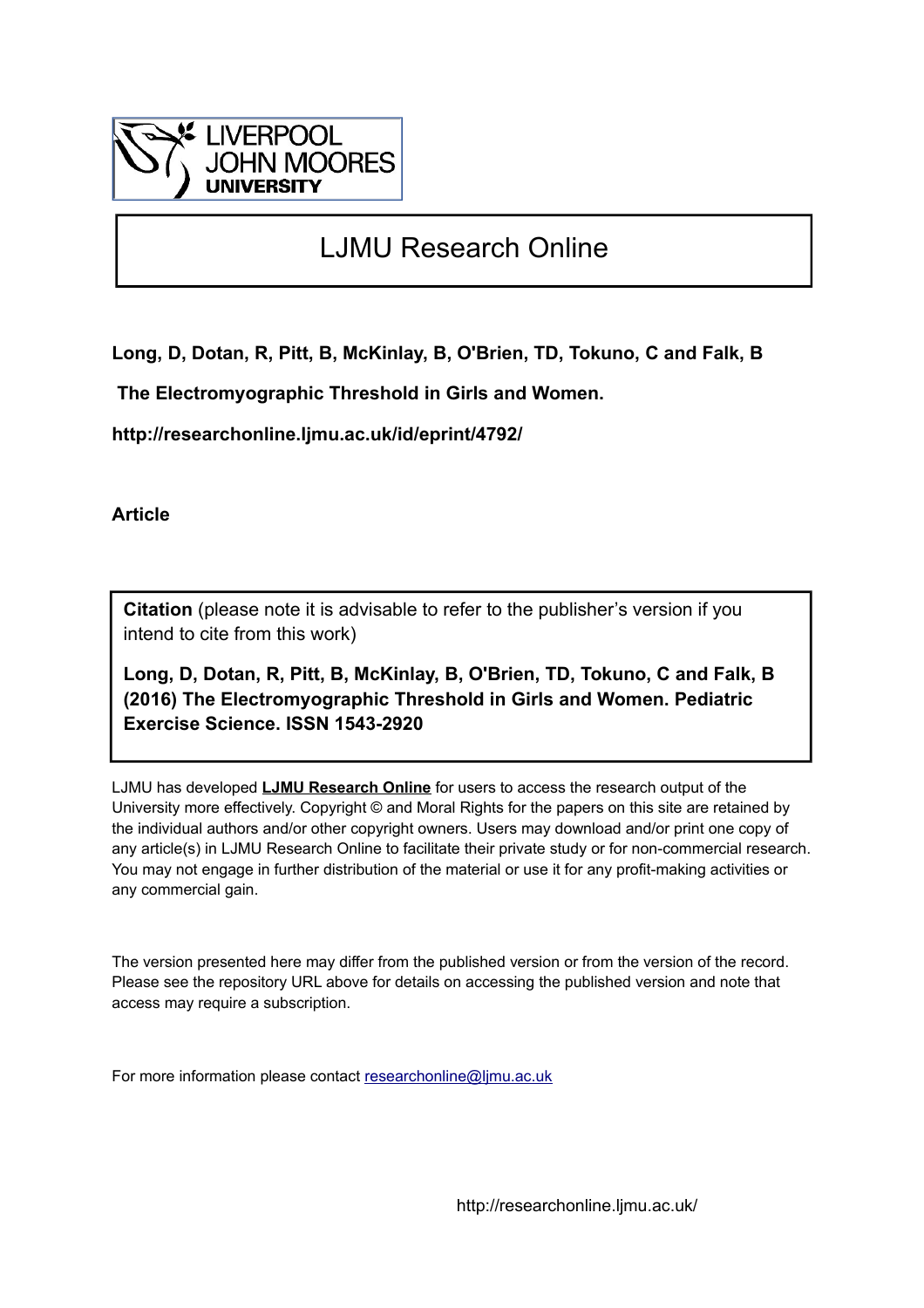| $\overline{2}$ | The Electromyographic Threshold in Girls and Women                                                                                                       |
|----------------|----------------------------------------------------------------------------------------------------------------------------------------------------------|
| 3              | Devon Long <sup>1</sup> , Raffy Dotan <sup>1</sup> , Brynlynn Pitt <sup>1</sup> , Brandon McKinlay <sup>1</sup> , Thomas D. O'Brien <sup>2</sup> , Craig |
| $\overline{4}$ | Tokuno <sup>1</sup> , and Bareket Falk <sup>1</sup>                                                                                                      |
| 5              | <sup>1</sup> – Faculty of Applied Health Sciences, Brock University, St Catharines, ON, Canada, L2S 3A1                                                  |
| 6              | <sup>2</sup> – Research Institute for Sport & Exercise Science, Faculty of Science, Liverpool John Moores                                                |
| $\tau$         | University, UK L3 5UA                                                                                                                                    |
| 8              |                                                                                                                                                          |
| 9              |                                                                                                                                                          |
| 10             | <b>Corresponding author:</b>                                                                                                                             |
| 11             | Raffy Dotan,                                                                                                                                             |
| 12             | <b>Faculty of Applied Health Sciences</b>                                                                                                                |
| 13             | <b>Brock University</b>                                                                                                                                  |
| 14             | 500 Glenridge Ave                                                                                                                                        |
| 15             | St. Catharines, ON, Canada                                                                                                                               |
| 16             | L2T 2Y1                                                                                                                                                  |
| 17             | Tel: 905 688 5550 x5257                                                                                                                                  |
| 18             | Email: rdotan@brocku.ca                                                                                                                                  |
| 19             |                                                                                                                                                          |
| 20             |                                                                                                                                                          |
| 21             | <b>Running title:</b> Electromyographic threshold in girls and women                                                                                     |
| 22             | <b>Subject area:</b> Exercise physiology                                                                                                                 |
| 23             |                                                                                                                                                          |
| 24             |                                                                                                                                                          |
| 25             | Word count (excluding Abstract, Tables, Acknowledgements, and References): 3983                                                                          |
| 26             |                                                                                                                                                          |
|                | $\mathbf{1}$                                                                                                                                             |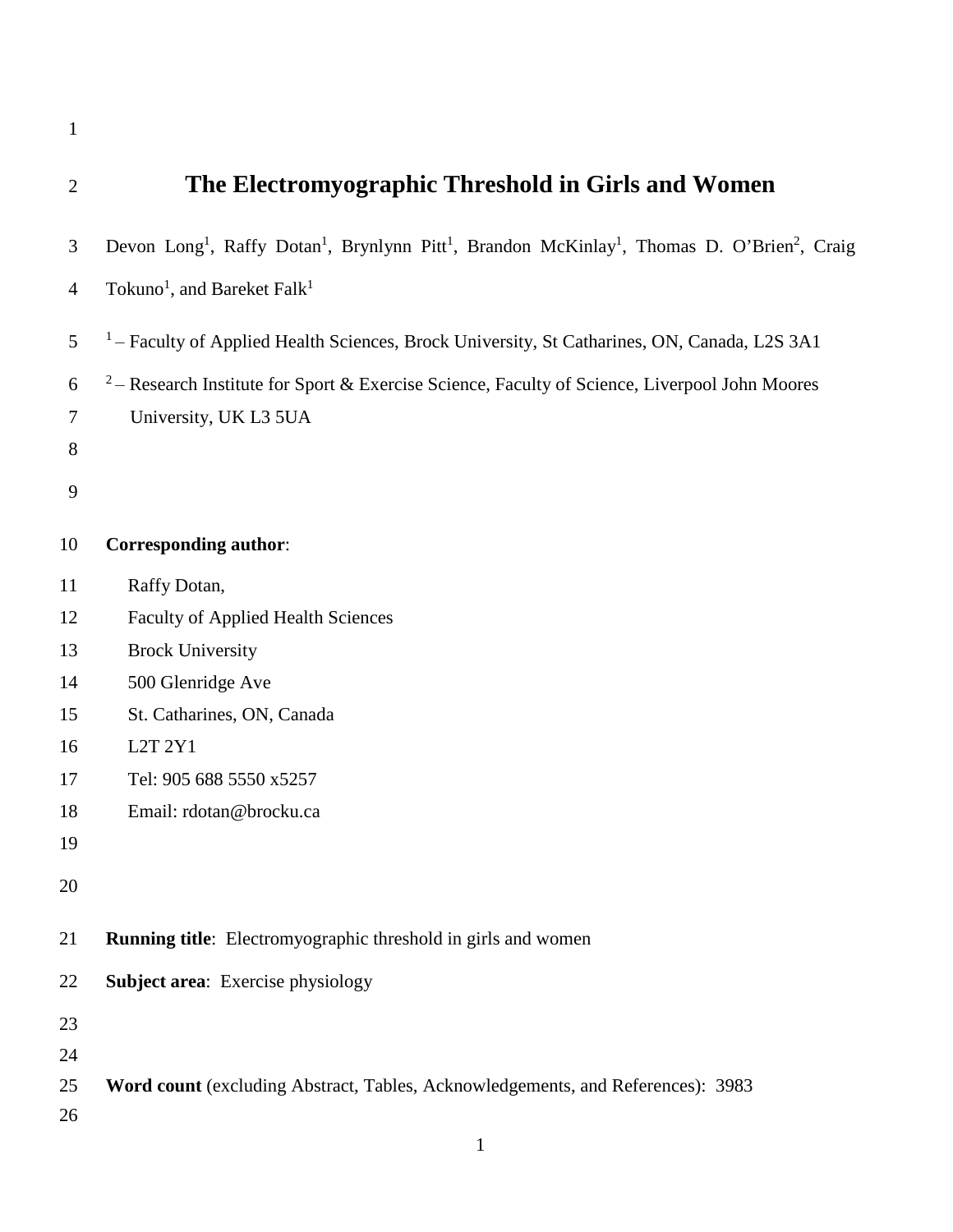#### **Abstract**

28 *Background*: The electromyographic threshold (EMG<sub>Th</sub>) is thought to reflect increased high- threshold/type-II motor-unit (MU) recruitment and was shown higher in boys than in men. Women 30 differ from men in muscular function. *Purpose*: Establish whether females' EMG<sub>Th</sub> and girls‒women differences are different than males'. *Methods*: Nineteen women (22.9±3.3yrs) and 20 girls (10.3±1.1yrs) had surface EMG recorded from the right and left vastus lateralis muscles during ramped cycle-ergometry to exhaustion. EMG root-mean-squares were averaged per pedal revolution. EMG<sub>Th</sub> was determined as the least residual sum of squares for any two regression-line 35 data divisions, if the trace rose  $\geq$ 3SD above its regression line. EMG<sub>Th</sub> was expressed as % final 36 power-output (%Pmax) and %VO<sub>2</sub>pk power (%P<sub>VO2pk</sub>). *Results*: EMG<sub>Th</sub> was detected in 13 (68%) 37 of women, but only 9 (45%) of girls ( $p<0.005$ ) and tended to be higher in the girls (%Pmax= 88.6±7.0 *vs.* 83.0±6.9%, p=0.080; %PVO2pk= (101.6±17.6 *vs.* 90.6±7.8%, p=0.063). When EMGTh 39 was undetected it was assumed to occur at  $100\%$  Pmax or beyond. Consequently, EMG<sub>Th</sub> values turned significantly higher in girls than in women (94.8±7.4 *vs.* 88.4±9.9 %Pmax, p=0.026; and 41  $103.2\pm11.7$  *vs.* 95.2 $\pm$ 9.9 %P<sub>VO2pk</sub>, p=0.028). *Conclusions*: During progressive exercise, girls appear to rely less on higher-threshold/type-II MUs than do women, suggesting differential muscle activation strategy.

**Keywords:** Muscle activation, Muscle function, child‒adult differences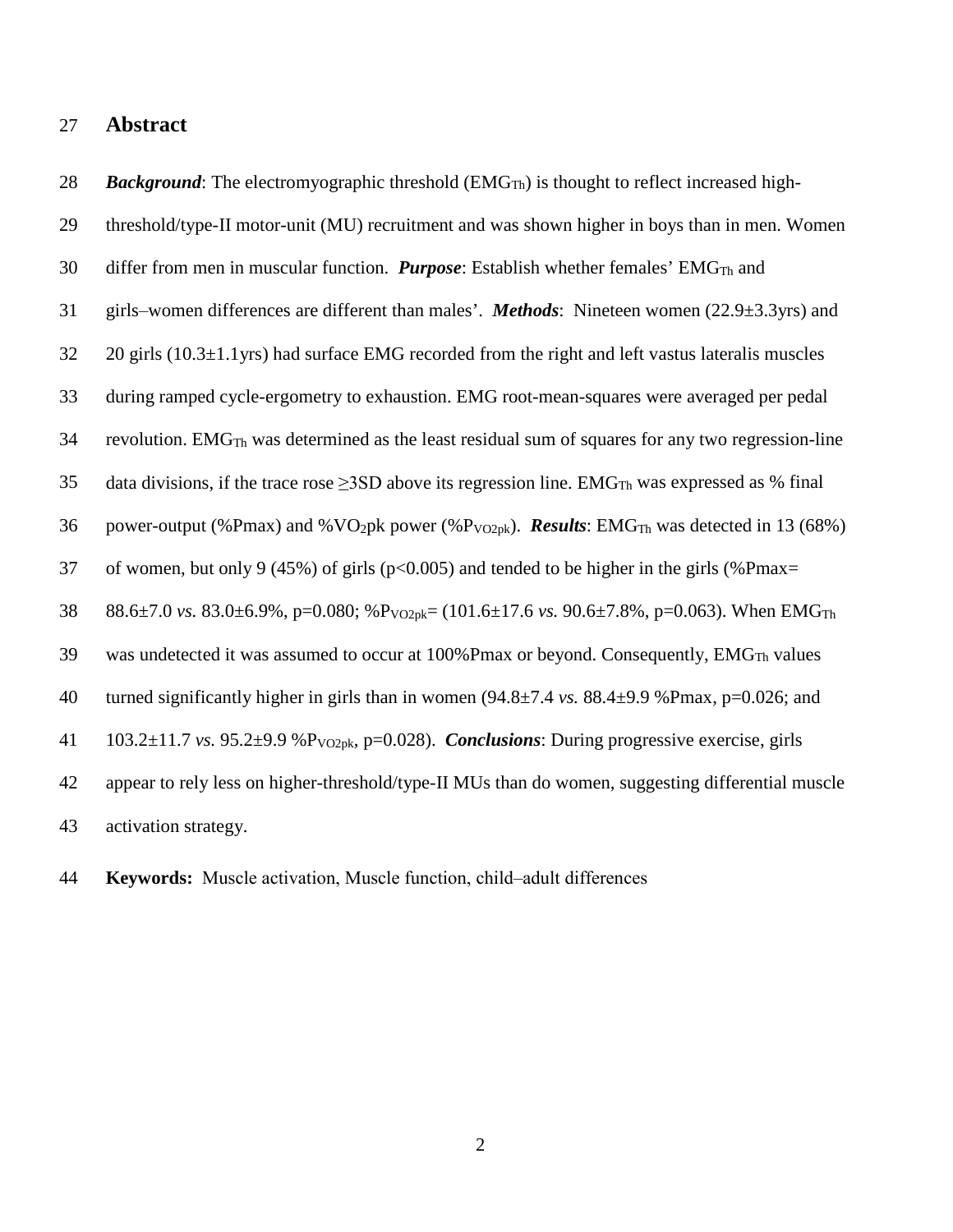#### **Introduction**

 Children's response to exercise is often different than that of adults'. Their maximal voluntary force, even when body-mass-normalized, is lower (14) and their force kinetics are slower (1, 14) than in adults. Yet, children's muscular endurance is greater (37, 51) and their recovery from intense exercise is faster (13) than adults'. Metabolically, children demonstrate a more oxidative profile with greater reliance on fat metabolism during submaximal exercise (40), lower blood lactate concentrations during exercise (11), and their ventilatory and lactate thresholds occur at higher exercise intensities compared with adults (25, 42, 45). It has been suggested that numerous 53 child–adult differences can be wholly or partly explained by children's lesser utilization of higher- threshold motor units (MUs) relative to lower-threshold units, whether due to lesser recruitment or lower prevalence (10).

 The EMG threshold (EMG<sub>Th</sub>), measured during progressive exercise, is widely considered as indicating the onset of accelerated recruitment of the higher-threshold/type-II MUs (4, 12, 22, 23, 58 29, 30, 32-35, 38, 48), or possibly, just the II<sub>X</sub> and/or II<sub>AX</sub> sub-groups thereof. This accelerated recruitment is viewed as necessary for maintaining or increasing power or force output. The 60 interpretation of the  $EMG<sub>Th</sub>$  as reflecting an increase in utilization of type-II MUs is supported by glycogen-depletion measurements in different muscle-fibre types (49) and by findings of increasing 62 conduction velocities with progressive recruitment of higher threshold MUs (15). The EMG<sub>Th</sub> has been widely investigated in adults, athletes and non-athletes, in order to quantify muscle activation during exercise and elucidate issues related to neuromuscular fatigue (6, 12, 22, 23, 29, 30, 32-35, 65 38, 48). Based on this, we used the EMG<sub>Th</sub> as a proxy for investigating the recruitment of type-II MUs in girls and women, with the aim of elucidating developmental changes in muscle function. EMGTh in children has previously been studied only by Pitt *et al.* (39), demonstrating it to occur at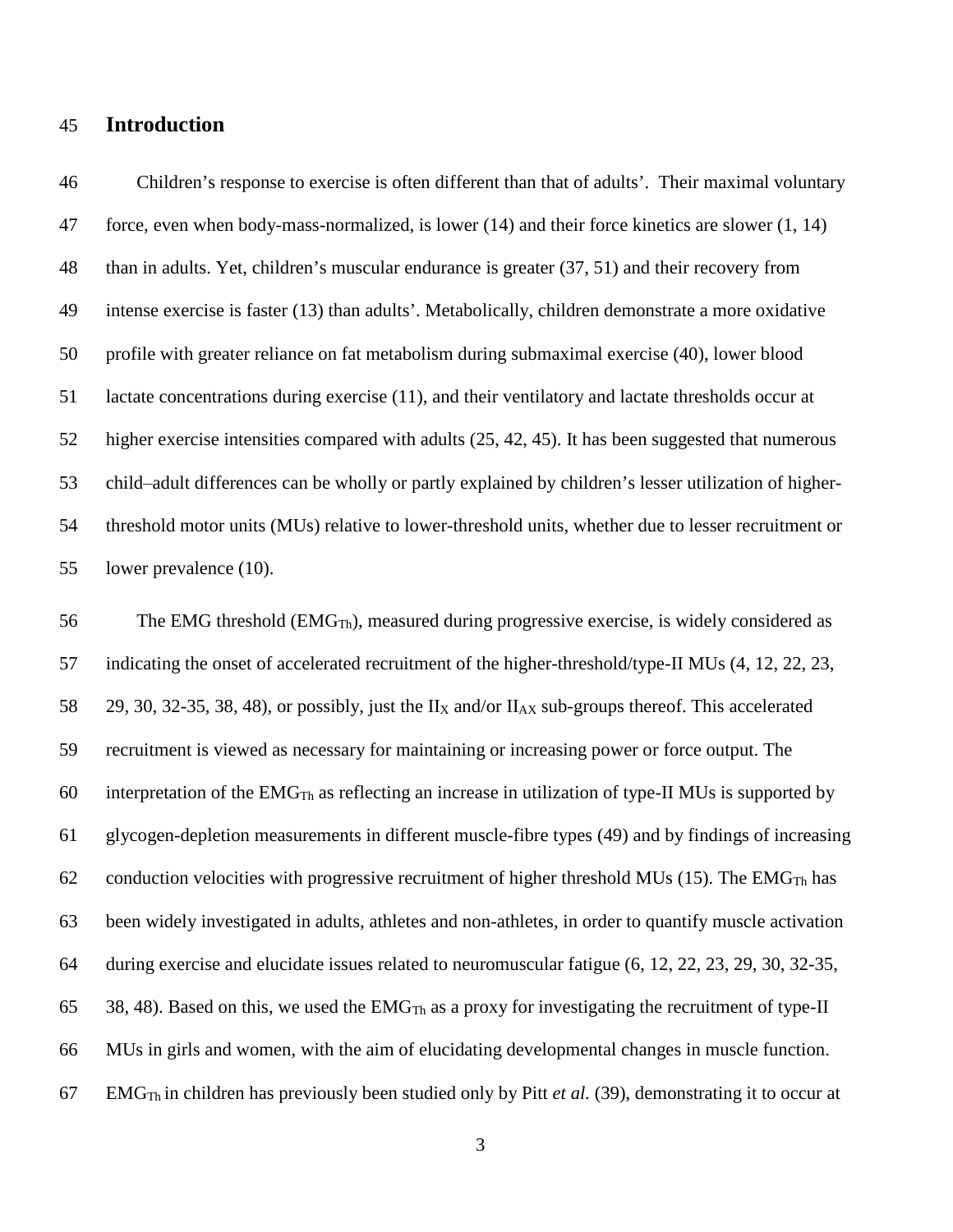| 69 | exhaustive cycling exercise, boys recruit type-II MUs later and to a lesser extent than do men.               |
|----|---------------------------------------------------------------------------------------------------------------|
| 70 | While EMG amplitude is notoriously sensitive to factors such as temperature, muscle size,                     |
| 71 | cutaneous/adipose thickness and others, it is noteworthy that the $EMGTh$ method is independent of            |
| 72 | the specific EMG-amplitude since its criterion is a <i>slope change</i> (threshold) rather than the           |
| 73 | attainment of particular amplitude.                                                                           |
| 74 | Prepubescent girls and boys have similar muscle strength and aerobic capacity, as well as                     |
| 75 | metabolic responses to exercise $(e.g., (3, 18, 28))$ . Male–female differences become most distinct by       |
| 76 | mid-to-late adolescence and early adulthood (3, 8, 9, 47). Consequently, various child-adult                  |
| 77 | muscular differences are distinct in males but are smaller or undetectable in females (3, 8).                 |
| 78 | O'Brien et al. (36) showed that children could not voluntarily activate their muscles to the                  |
| 79 | extent typical of adults, and that the girls' activation level was lower than the boys'. In accordance        |
| 80 | with the size principle (Henneman 1965), un-recruited MUs are expected to be of higher                        |
| 81 | recruitment thresholds than the recruited ones. Thus, the boy-girl activation difference, as observed         |
| 82 | by O'Brien et al., may directly affect the intensity at which EMG <sub>Th</sub> occurs in each of the groups. |
| 83 | As no $EMGTh$ data exist for females, it was our purpose to examine the relative exercise                     |
| 84 | intensity at which the $EMGTh$ occurs in girls compared with women, employing the same protocol               |
| 85 | recently used in males (39). It was hypothesized that girls' EMG <sub>Th</sub> would occur at higher relative |
| 86 | exercise intensities compared with women. Since women's muscular performance has been shown                   |
| 87 | to be lower than men's but higher than boys', it was further hypothesized that these girls-women              |
| 88 | differences would be smaller than previously observed in males.                                               |
|    |                                                                                                               |

higher relative exercise intensities in boys than in men. This finding suggested that in ramped,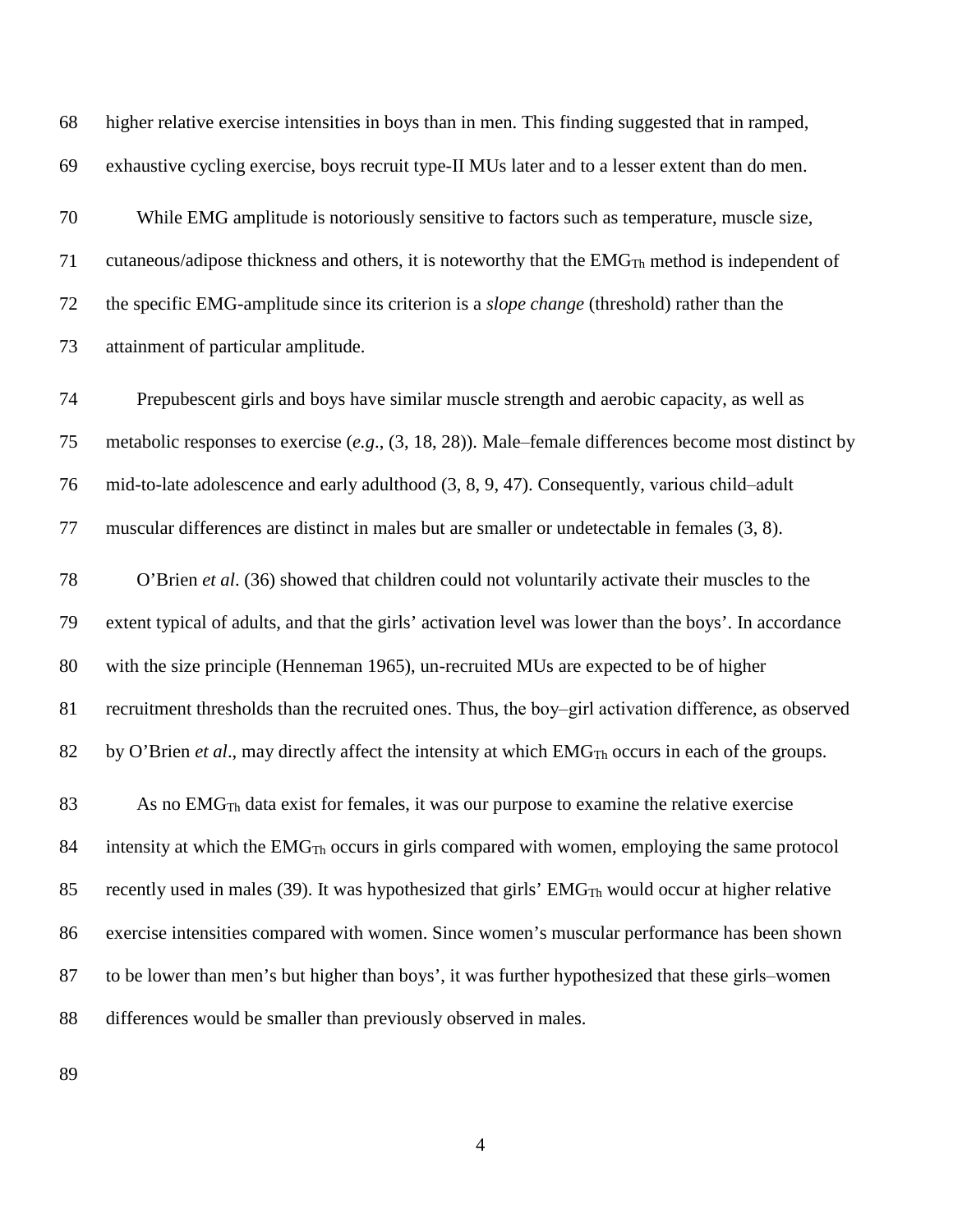#### **Methods**

#### **Participants**

92 Nineteen women, aged 19–34 years, and 20 girls, aged 8–11 years, volunteered for this study. The groups had similar training histories and physical fitness. Their characteristics are listed in Table 1. All tests and procedures were carried out in accordance with the Helsinki declaration and were cleared by the institutional Research Ethics Board. Prior to participation, informed consent was obtained from all women and from each girl's parent or guardian. An informed assent was obtained from all of the girls.

#### [ **Table 1** ]

#### **Experimental Protocol**

 Participants were invited for two visits to the laboratory, separated by a minimum of two days and a maximum of two weeks. The first visit began with an overview of the two testing sessions, followed by signing the informed consent/assent forms, medical screening, filling out physical activity/training-history questionnaires, and anthropometric measurements (see below). The crank- length of the cycle-ergometer (Excalibur Sport, Lode, Groningen, The Netherlands) was individually adjusted in 5 mm increments based on body height. Handlebar position and saddle height were established for comfort and proper knee angles prior to testing and recorded for 107 replication in the second visit ( $EMG<sub>Th</sub>$  test). The participant was familiarized with the cycle-108 ergometer and practiced keeping a steady cadence at  $\geq 80$ rpm. Peak O<sub>2</sub> uptake (VO<sub>2</sub>pk) and the 109 VO<sub>2</sub>pk-corresponding mechanical power output  $(P_{VO2pk})$  were determined through submaximal and 110 maximal VO<sub>2</sub> tests. The second visit, to determine the EMG<sub>Th</sub>, took place 2−7 days following the first visit (see below).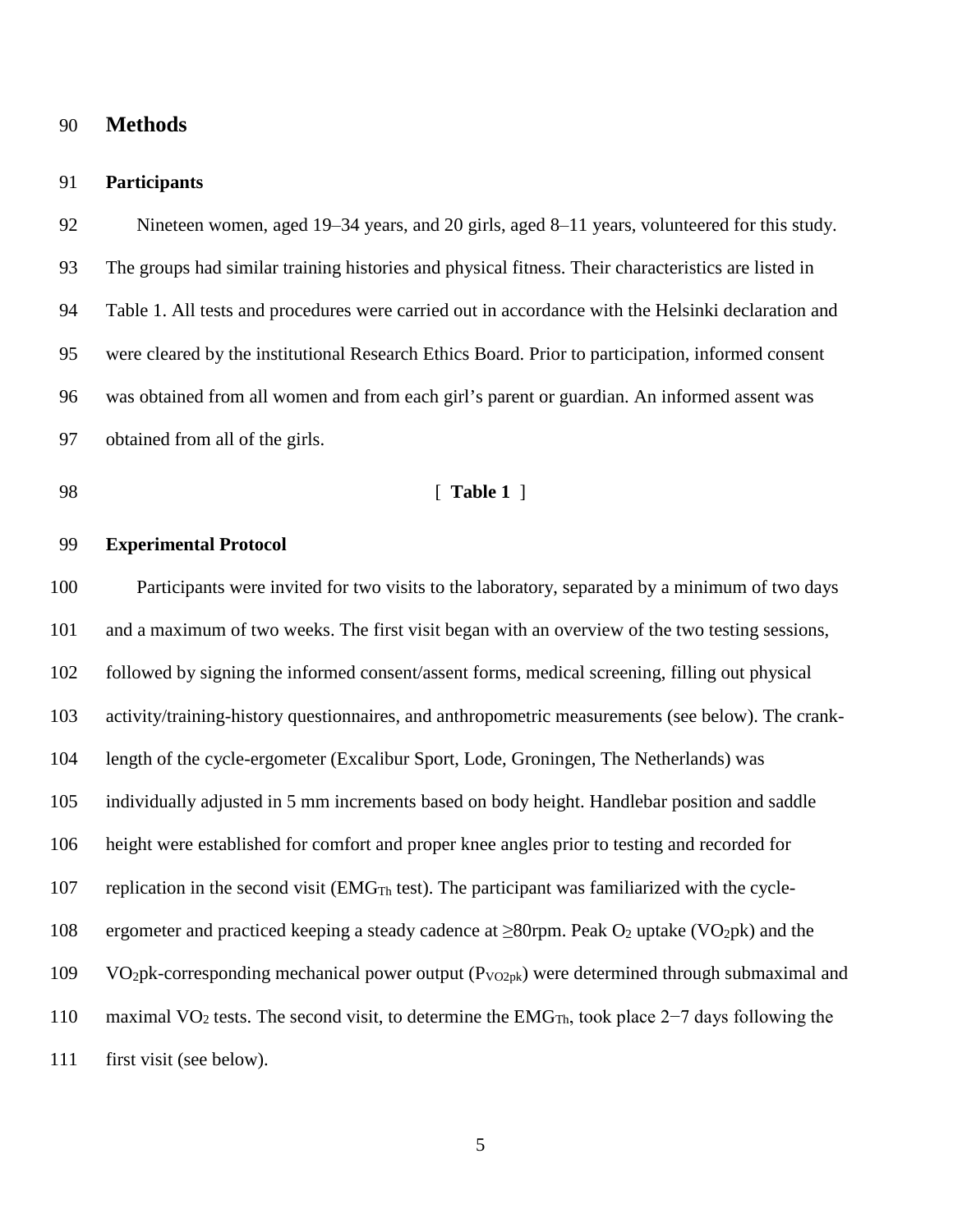#### **Measurements**

 *Anthropometry*. Height and weight were measured and adiposity (% body fat) assessed using gender- and age-specific skinfold formulae (43). Right triceps and subscapular skinfold thicknesses were measured in triplicate using Harpenden calipers (British Indicators, Herts, England). *Maturity*. Girls' maturity was estimated by the years-to-peak-height-velocity (PHV) equation (31). The girls self-assessed their sexual maturity using a graphical questionnaire (46).

*Physical activity*. Physical activity and training history were recorded using a questionnaire

(16) and an interview.

#### **Visit 1: Submaximal VO2 and VO2pk tests**

121 Participants began with a 3–5-minute warm-up and cadence familiarization. The submaximal 122 protocol included 3–5 incremental stages to establish a VO<sub>2</sub>-power regression. Stages were 3.5- and 123 4-min long for the girls and women, respectively. Girls typically started at 25–35W and increased 124 by 10–20W per stage. Women typically started at 40–60W, incremented by 20–30W per stage. 125 Participants were allowed ~10-min break before commencing the graded exercise test to exhaustion 126 to determine VO<sub>2</sub>pk. The maximal test typically began at 40–50 and 60–70W and incremented by 10 and  $20W \cdot min^{-1}$  for girls and women, respectively, and continued to volitional exhaustion. As has previously demonstrated by Barker *et al*. (2), we did not rely on the commonly-used fixed criteria for VO2pk attainment (*e.g*., 90% predicted max HR, or respiratory exchange ratio of 1.05), but rather exceeded them in motivating the participants and verbally encouraging them to reach their respective utmost exhaustion. To verify that the testing protocol indeed elicited highest 132 possible values, supra-maximal testing at 105% of the VO<sub>2</sub>pk test's final power, was administered 133 to a sample of the first ~15 women and girls, ~10 min post VO<sub>2</sub>pk test (as suggested by Barker *et* 134 *al.* (2)). In no case was an improvement observed relative to the preceding VO<sub>2</sub>pk test. VO<sub>2</sub>pk was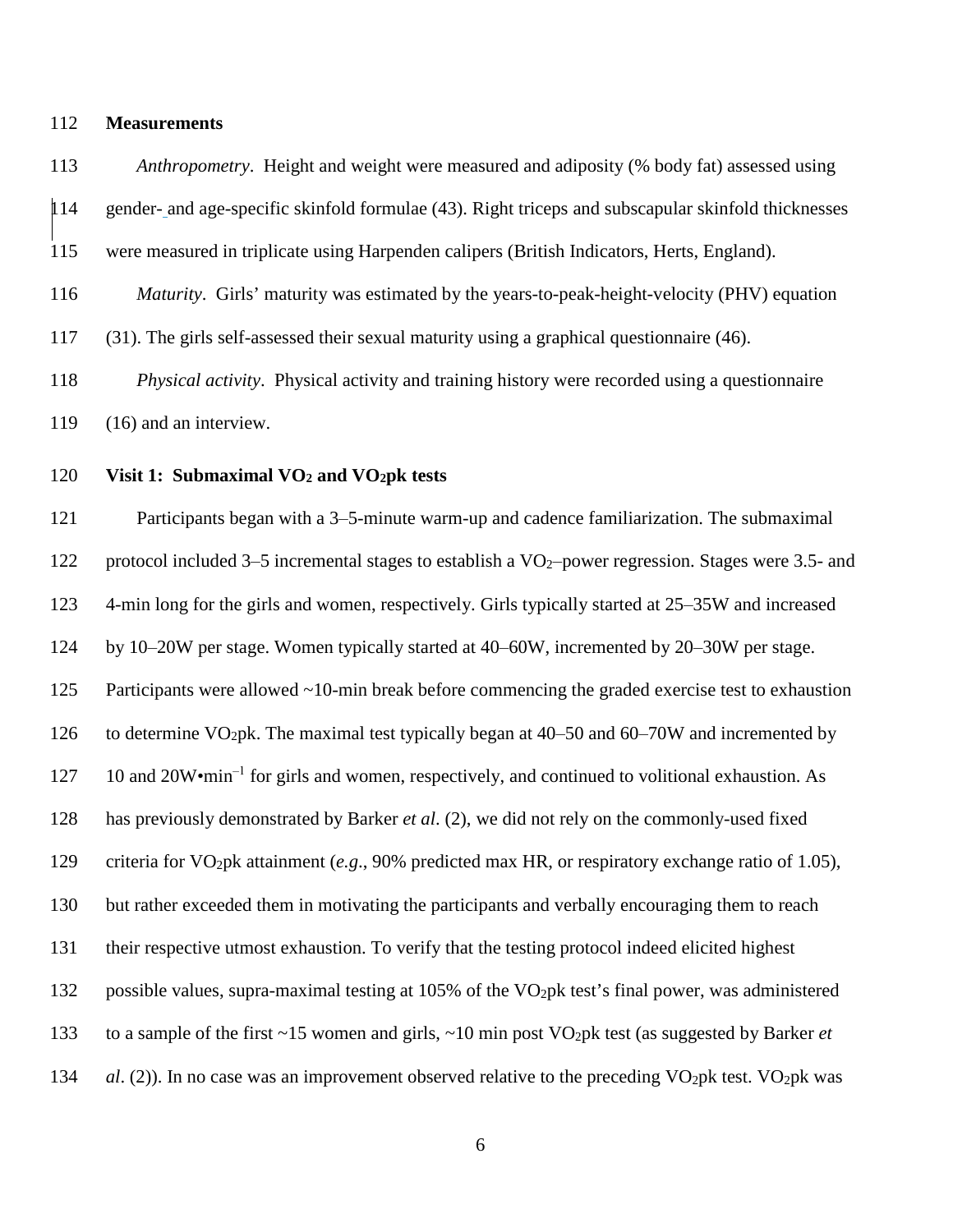recorded as the average of the highest three consecutive 15-s intervals near the end of the volitional 136 exercise test. The above protocol allowed for the determination of steady-state  $VO<sub>2</sub>$  at submaximal, 137 3.5–4-min workloads, as well as  $VO<sub>2</sub>pk determination$  in closely subsequent test to exhaustion. However, the protocol's discontinuous nature was incompatible with gas-exchange-threshold determination.

 HR was determined using a HR monitor (Timex Personal Heart Rate Monitor, Timex Group Inc., Toronto, ON, Canada). Expired gas was collected and analyzed using the Moxus metabolic cart (AEI Technologies, PA, USA), calibrated prior to each test. A cadence of 80rpm or higher was required throughout each test. The metabolic cart could be switched between standard (adult) and 144 small (pediatric) mixing chambers. The latter was used for girls of less than ~40 kg body mass.

145 VO<sub>2</sub>pk value was then placed on the individual's VO<sub>2</sub>-power regression line, derived from the 146 graded submaximal test. The mechanical-power equivalent of the VO<sub>2</sub>pk value (*i.e.*, net-aerobic peak power, free of anaerobic contribution) was then determined and defined (calculated) from that 148 plot and termed as  $P_{VO2pk}$ . While response linearity may not be identical, non-linearity (plateauing effect) in adults is considerably less significant in cycling than in running, due to cycling's lower VO2pk.

#### **Visit 2: EMGTh test**

152 Surface EMG was used to continuously monitor m. vastus lateralis (VL) EMG of each leg, 153 using 10-mm<sup>2</sup> bipolar Ag/Ag surface electrodes (Delsys 2.1, Delsys Inc., Boston, MA). An area of each thigh, at two-thirds of the line between the anterior spina iliaca superior and the superior border of the patella, was shaved (if necessary), abraded with skin preparation gel (Nuprep, Weaver 156 & Co., Aurora, CO), and cleaned with rubbing alcohol. Electrodes were placed parallel to the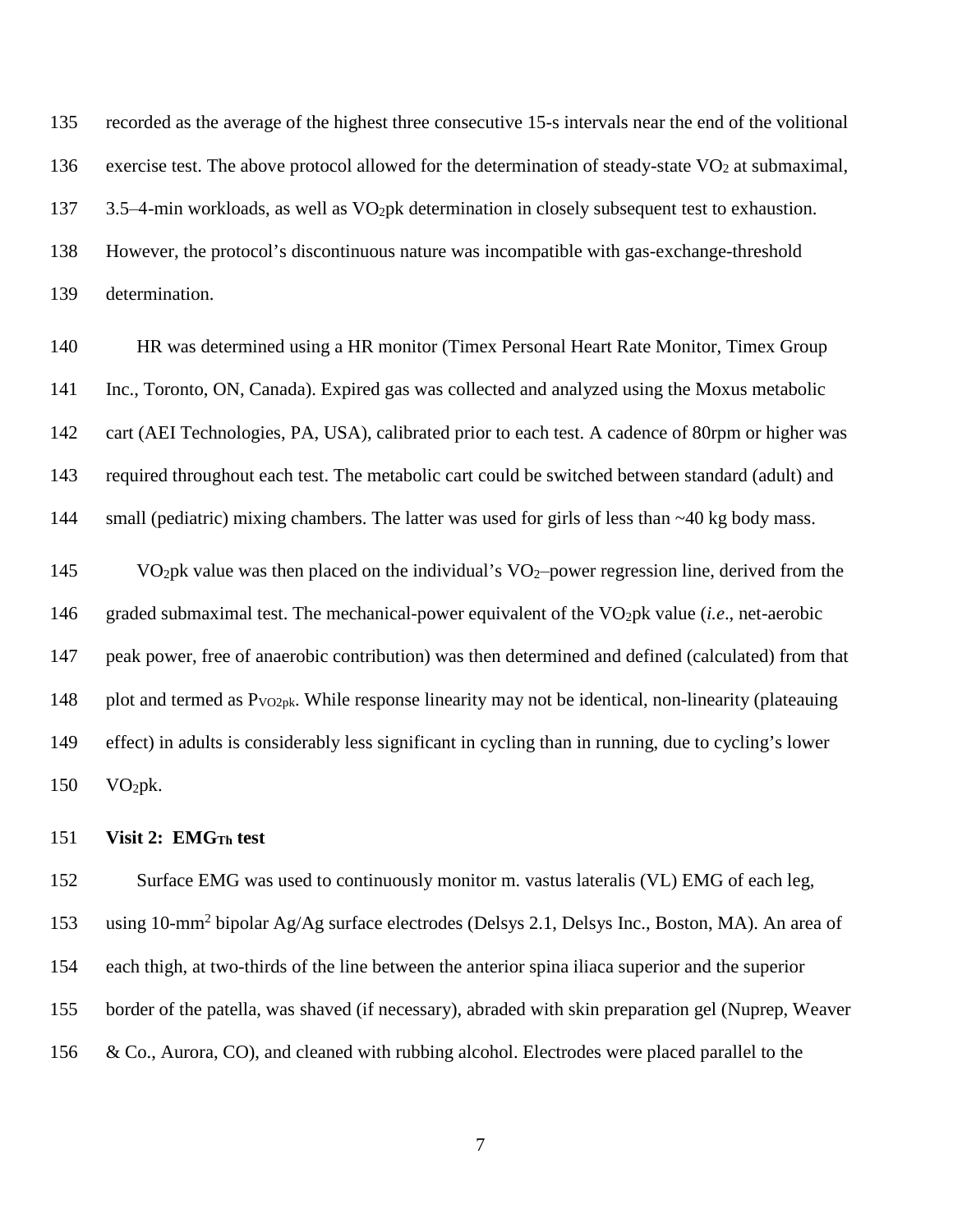direction of muscle fibres on the medial aspect of the VL and affixed with proprietary double-sided 158 tape. Reference electrode was placed over the spinous process of the  $7<sup>th</sup>$  cervical vertebra.

 The VL muscle was chosen since it is a chief cycling agonist and had previously been shown to 160 be the most reliable of the major cycling muscles in exhibiting  $EMG<sub>Th</sub>$  (22). The choice of the VL- midpoint for electrode placement was based on earlier testing (39) that showed it to produce the clearest signal. If necessary, electrode position was further tweaked for each participant to attain the cleanest possible baseline between successive EMG bursts (minimal cross-talk with adjacent muscles).

165 The ramped cycle-ergometer test was started at the individual's 40 % $P_{VO2pk}$  (determined during 166 the first visit). This starting power averaged 39.3 $\pm$ 8.3W and 74.7 $\pm$ 15.1W for girls and women, 167 respectively. Exercise intensity was increased by 1W every  $4-10s$  so as to reach P<sub>VO2pk</sub> output in  $\sim$ 10min, for both girls and women. A cadence of 80 $\pm$ 1 rpm was required and maintained throughout the test. The protocol for this progressive test was based on previous studies in adults (22, 23) as well as extensive pilot testing to ensure suitability for both children and adults (39). The test was terminated upon volitional exhaustion, or when the participant could no longer raise her cadence above 76 rpm in the test's final seconds. The power output at test cessation, or when the cadence reached 78 rpm on its way down in the final seconds, was defined as the test's maximal power output (Pmax).

#### **EMG data reduction**

 EMG signals were sampled at 1kHz and band-pass filtered (20‒450 Hz) using the Bagnoli-4 bioamplifier (Delsys Inc., Boston, MA) using a computer-based oscillograph and Data Acquisition System (EMGworks Acquisition, Delsys Inc., Boston, MA). A dedicated MATLAB (2013 version; MathWorks Inc., Natick, MA) computer algorithm was used for EMG data analysis. EMG bursts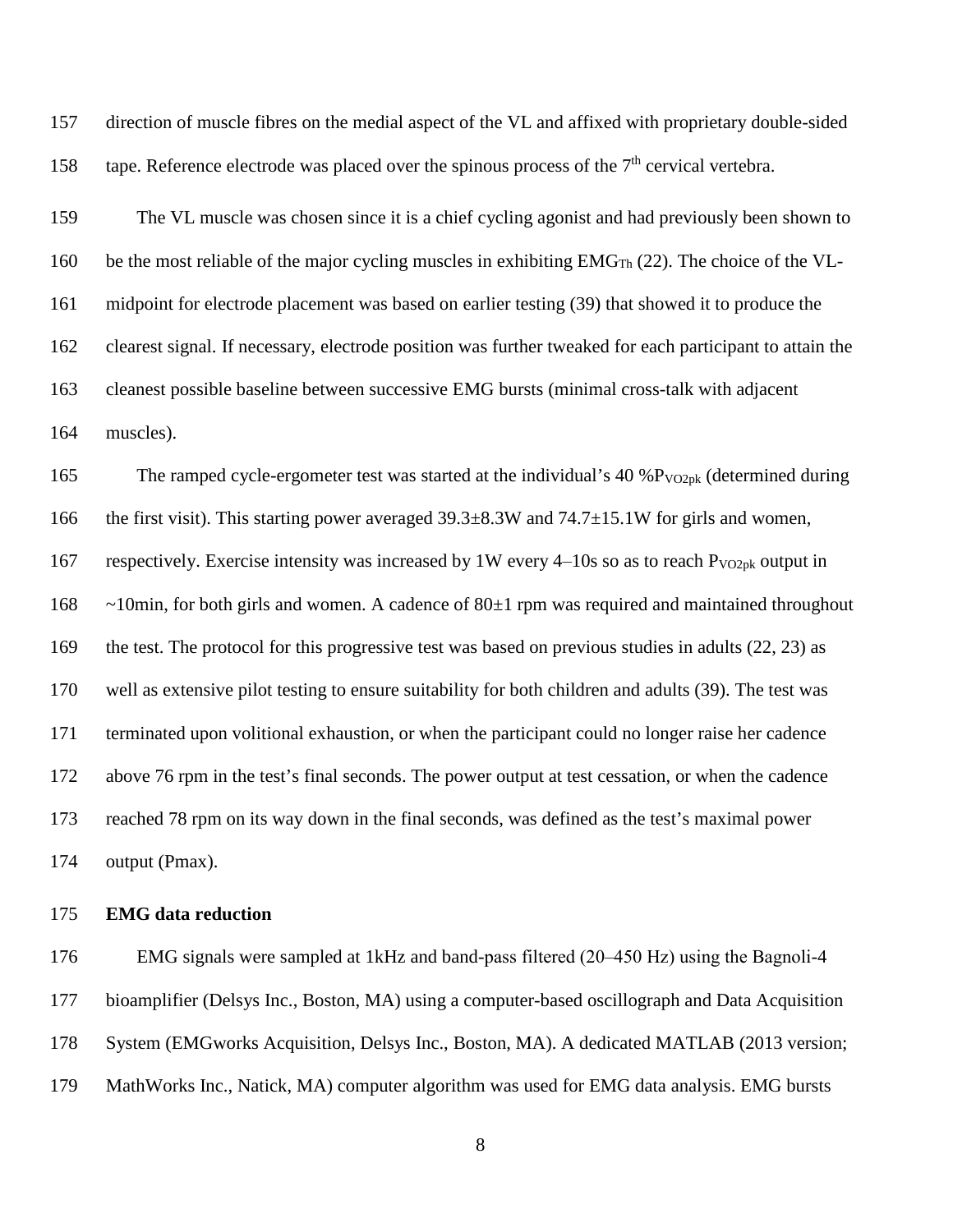were recorded for each pedal stroke, separately for each leg (Figure 1). The recorded trace was then pruned at the beginning and end to remove any partial or incomplete bursts, if any, and the trace 182 was de-trended to offset any baseline drift. The EMG root-mean-square (EMG<sub>RMS</sub>) was calculated 183 for each burst and its onset and offset were defined as the points where the EMG<sub>RMS</sub> rose or fell, 184 respectively, above or below 10% of the mean EMG<sub>RMS</sub> value of the entire test record. The mean 185 EMG<sub>RMS</sub> of each burst (*i.e.*, between the onset and offset) was then extracted for EMG<sub>Th</sub> determination.

#### **EMGTh Determination**

188 A composite plot of the averaged EMG<sub>RMS</sub> traces of both legs, was constructed for each participant and plotted *vs*. test duration. To reduce internal fluctuations, a trimmed moving average (a 30-point averaging window in which the lowest 10 and highest 10 values were trimmed off) was 191 applied to the plot (Figure 2). Where a drop in the EMG<sub>RMS</sub> was observed at the end of the test in conjunction with a sustained cadence fall below 80 rpm, the plot was truncated at the point where 193 cadence began to fall. The  $EMG<sub>Th</sub>$  was then determined by computer algorithm as the point of least residual sum of squares (LRSS) for any two linear-regression-line divisions of the data, similar to Hug *et al*.'s approach (21).

#### [ **Figures 2** & **3** ]

 Since a LRSS can always be determined, even when no actual threshold exists, an additional 198 criterion was used to qualify a physiologically-meaningful threshold. As  $EMG<sub>Th</sub>$  was expected to occur at relative power outputs of ~80% Pmax or higher in adults (22) and likely higher than that in the children, a linear regression line was determined for the initial 70% of the test duration (corresponding to ~80% of Pmax). The line was then extrapolated to the test's end and a 3-SD 202 confidence interval was applied above it and extended to the end of the trace. An EMG<sub>Th</sub> was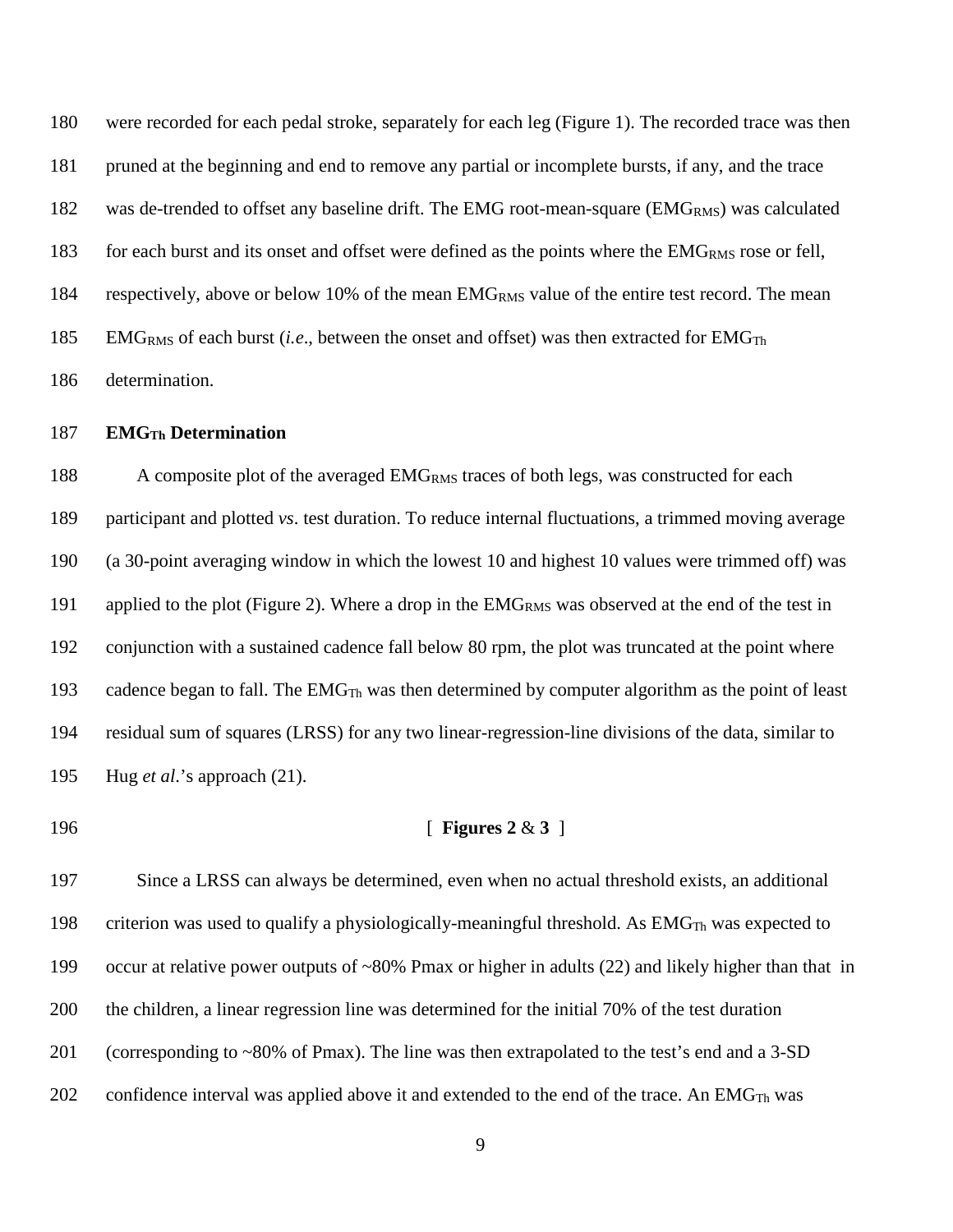203 confirmed only if the EMG<sub>RMS</sub> plot rose and remained above the confidence limit (Fig. 2), without descending back to within the confidence interval until the end of the test. The power output at the EMG<sub>Th</sub> was determined from the power-time relationship and was expressed as a percentage of the 206 peak power output reached at test's end (%Pmax) and as percentage of  $P_{VO2pk}$  (%P<sub>VO2pk</sub>), based on 207 the  $VO_2$ -power data obtained at the first session.

#### **Statistical analysis:**

 All statistical analysis was performed using SPSS v.20 (SPSS Inc., Chicago, IL). The data for all groups are presented as means ±1SD. Differences in the observed number (or percentage) of detectable EMGTh between groups were examined using a Chi-squared test. Group differences in 212 physical characteristics and  $EMG<sub>Th</sub>$  as a %Pmax and %VO<sub>2</sub>pk were assessed using a two-tailed Student's *t* test. Additionally, differences between the 'Responder' and 'Non-Responder' groups (defined below) were examined using a two-tailed Student's *t* test. The acceptable level of 215 significance for all tests was set at  $p<0.05$ .

#### **Results**

 Girls were estimated to be 4.48±0.46 years before the age of PHV. The girls' sexual maturity ranged between stages 1 and 3 (46), with 15 girls at stage 1, two at stage 2, and two at stage 3 (one refused to complete the self-assessment). Although the girls had higher activity scores than the women, they had similar training histories and their aerobic capacities were similar (Table 1). 222 Peak net-aerobic power output in the VO<sub>2</sub>pk test ( $P_{VO2pk}$ ) averaged 2.93 $\pm$ 0.44 and 2.65 $\pm$ 0.69 223 W/kg for the women and the girls, respectively. Peak power output upon exhaustion at the EMG<sub>Th</sub> test (Pmax) averaged 3.16±0.48 and 2.89±0.72 W/kg for the women and girls, respectively.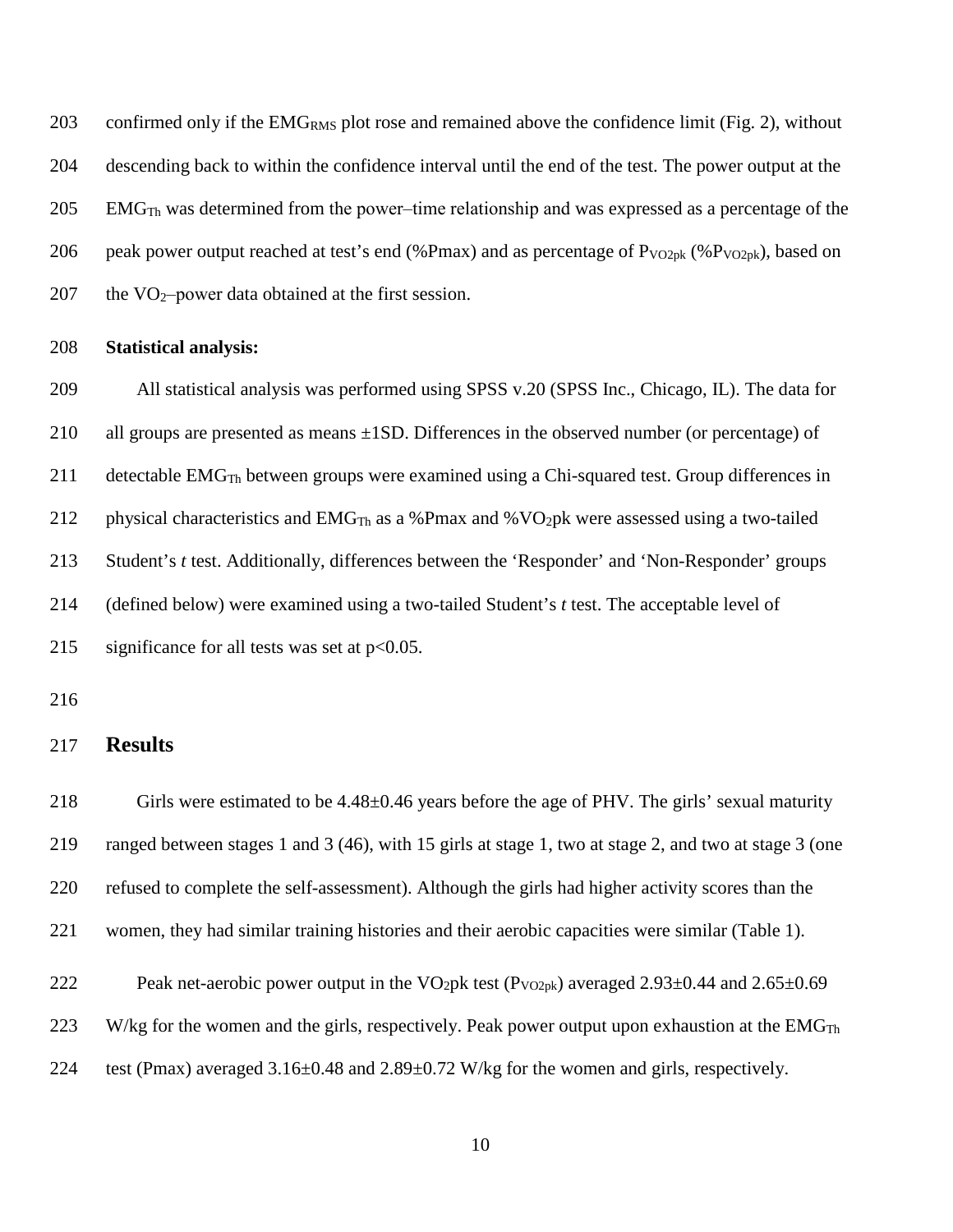| 225 | The EMG <sub>Th</sub> test's duration was quite variable across all participants, but statistically similar for                     |
|-----|-------------------------------------------------------------------------------------------------------------------------------------|
| 226 | the two groups $(617.0 \pm 60.5$ and $588.5 \pm 70.4$ s for the women and girls, respectively; p=0.183). The                        |
| 227 | EMG <sub>Th</sub> could be detected in only 9 (45%) of the 20 girls and in 13 (68%) of the 19 women ( $\chi^2$ <sub>(1, n=39)</sub> |
| 228 | $=7.945$ ; p<0.005). There were no significant differences in training history, or physical                                         |
| 229 | characteristics between those in whom $EMGTh$ was detected ('Responders') and those in whom it                                      |
| 230 | was not ('Non-Responders').                                                                                                         |
| 231 | Figures 2 and 3 provide typical examples of $EMGTh$ detection (in a woman; Figure 2) and no                                         |
| 232 | detection (in a girl; Figure 3).                                                                                                    |
| 233 | Mean EMG <sub>Th</sub> intensity $(\%)$ in the girl 'Responders' tended to be higher than among the women                           |
| 234 | (Table 2). Assuming that 'Non-Responders' would have demonstrated EMG <sub>Th</sub> at higher contractile                           |
| 235 | forces than those reached at the ramped-test's end, we assigned them EMG <sub>Th</sub> values of 100 %Pmax                          |
| 236 | (an under-estimate; see Discussion). When 'Responders' and 'Non-Responders' were thus pooled                                        |
| 237 | together, the girls-women differences in relative $EMGTh$ intensities were statistically significant                                |
| 238 | (Table 2).                                                                                                                          |
| 239 |                                                                                                                                     |
| 240 | <b>Discussion</b>                                                                                                                   |
| 241 | This is the first study to investigate $EMGTh$ specifically in females. A significantly smaller                                     |

242 proportion of the girls (45%) demonstrated EMG<sub>Th</sub> during the progressive exercise, compared with

243 women (68%). Among those 'Responders', the EMG<sub>Th</sub> tended to occur at higher relative intensities

- 244 in the girls than in the women. When 'Non-Responders' were considered as having reached  $EMG_{Th}$
- 245 at the point of exhaustion (*i.e.*,  $EMG_{Th} = 100\%$  Pmax), the girls–women  $EMG_{Th}$  differences were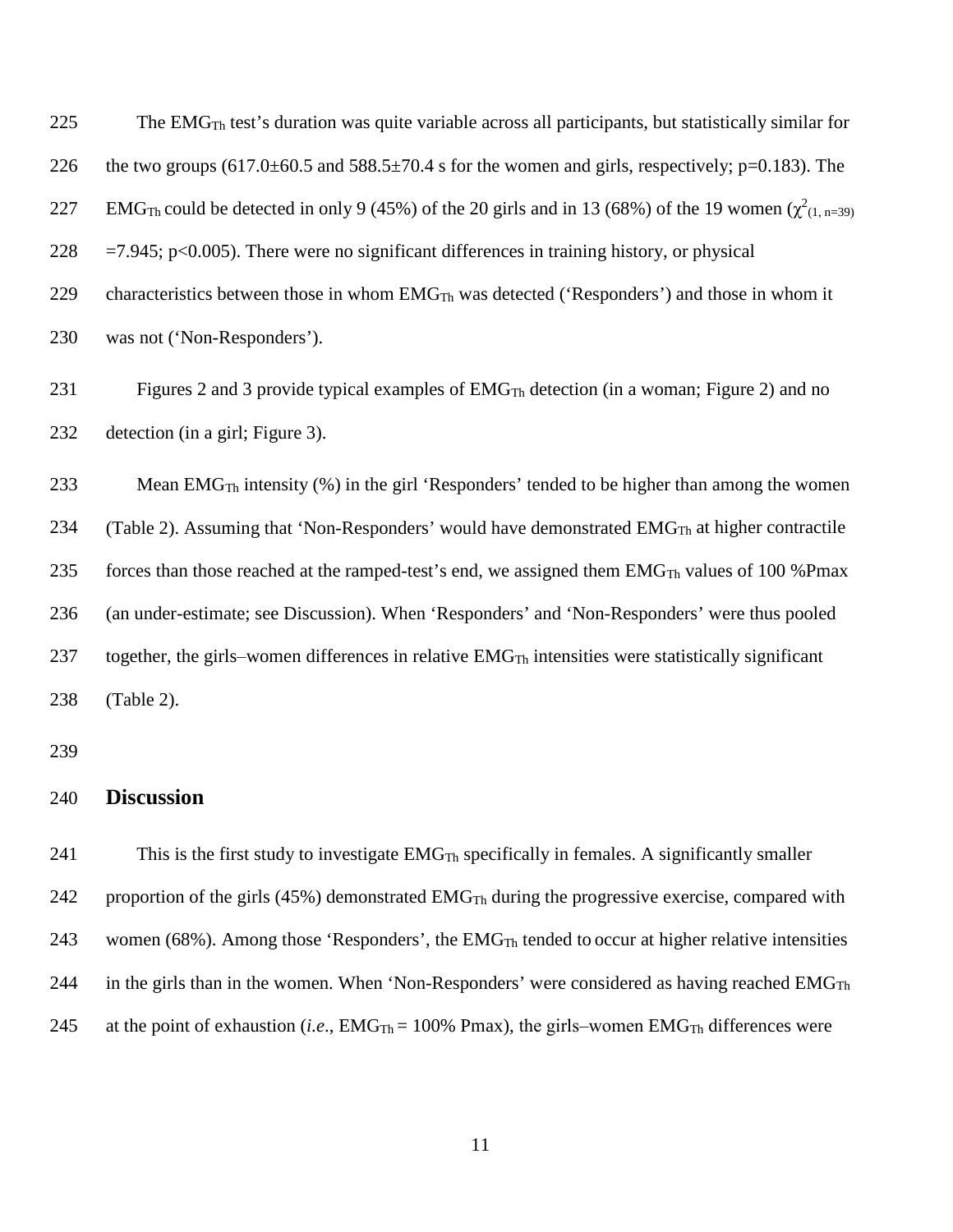246 statistically significant, whether expressed in terms of %Pmax ( $p=0.026$ ) or %P<sub>VO2pk</sub> ( $p=0.028$ ) (Table 2).

248 As the EMG $_{Th}$  is widely accepted as indicating the onset of accelerated recruitment of higher- threshold, type-II MUs (4, 12, 22, 23, 29, 30, 32-35, 38, 39, 48), the results suggest that during ramped exercise to exhaustion, girls recruit higher-threshold/type-II MUs later and therefore also to a lesser extent than do women.

252 Pertinent to our  $EMG_{Th}$  determination is the rationale for assigning 'Non-Responders'  $EMG_{Th}$  values equal to their power output at exhaustion (100% Pmax). When exhaustion is reached at the end of an incremental cycling test, such as that used in the present study, the force applied to the pedals is estimated to be ~50% of the maximal force the legs are capable of momentarily producing at the given pedalling cadence (17, 41). That is, at the time the participant reaches her maximal cycling power, her maximal leg-extension force is only ~50% of her current MVC. This means that 258 for EMG<sub>Th</sub> to be detected during incremental cycling, it must occur below  $\sim$  50% of the tested muscle's maximal force at the contraction velocity associated with the 80-rpm cycling cadence. Since higher-threshold, type-II MUs are typically recruited at the higher ranges of muscular 261 exertion (20, 50), it stands to reason that these high-threshold MUs (and particularly type  $II_{AX}$  and type II<sub>X</sub> muscle fibres) would be recruited near or beyond exhaustion in our incremental test (had increasing contractile force been further sustained).

264 Support for the above claim is provided in Figure 4, depicting the relationship  $(r = -0.93)$ 265 between the %Pmax at which the  $EMG_{Th}$  was detected and the proportion of  $EMG_{Th}$  detection (%) 'Responders') in the girls' and women's groups of the present study and the boys' and men's 267 groups of the earlier males' study (39). Generally, the higher the  $EMG<sub>Th</sub>$  intensity in a given group, 268 the lower the percentage of 'Responders'. Thus, the higher one's  $EMG<sub>Th</sub>$  is, the less likely it is to be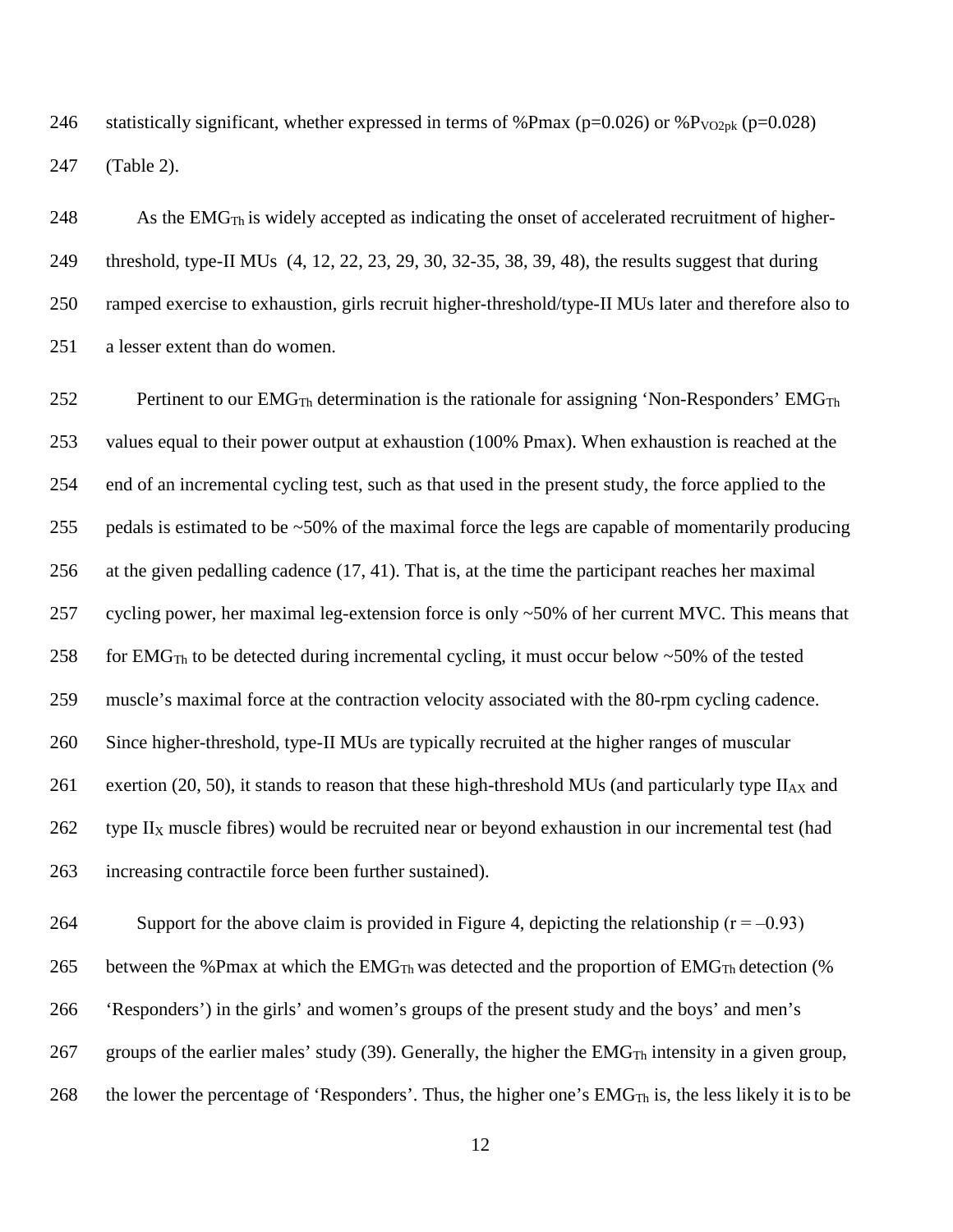detected within the scope of contractile intensities of the employed progressive cycling test. It is 270 noteworthy that most of the previously mentioned  $EMG<sub>Th</sub>$  studies in men had nearly 100% detection rate, which corresponds to our men's 95.2% detection rate (Pitt *et al*. 2015) (Figure 4). [ **Figure 4** ] 273 The possibility of the  $EMG<sub>Th</sub>$  residing beyond the exhaustion point of incremental exercise, 274 means that for 'non-responders', 100% Pmax may be an underestimate of their true  $EMG_{Th}$  intensity. It can be reasonably presumed that all individuals would eventually recruit their higher-276 threshold or type-II MUs (including type  $II_{AX}$  and  $II_X$ ) and would therefore demonstrate an EMG<sub>Th</sub> at one point or another. Thus, adopting the above rationale has the advantage of including all participants in the comparison and restoring its statistical power. The limitation, of course, is that 279 assigning  $EMG_{Th} = 100\%$  Pmax under-estimates the true  $EMG_{Th}$  mean for groups in which not all 280 participants demonstrate an actual threshold prior to exhaustion. Therefore, since  $EMG<sub>Th</sub>$  was undetected in considerably more girls than women (55 *vs*. 32%, respectively), it can be suggested

282 that true girls–women (or generally, child–adult)  $EMG<sub>Th</sub>$  differences would be larger than those reported in this and the previous (39) male's studies.

 We compared the characteristics of 'Responders' *vs*. 'Non-Responders' and found the latter to be slightly younger, lighter, and less mature (Tanner's secondary sex characteristics), which is in line with our hypothesis. However, none of the differences was statistically significant, possibly due to the high variability and low participant numbers, but also to the possibility that the increase in MU activation during maturation might not exactly parallel other somatic changes

 The fact that the present study's results are in line with the earlier findings in boys *vs.* men, supports the child–adult differential MU activation hypothesis (10), which suggests a child–adult difference in the capacity to recruit higher-threshold motor units. That is, the involvement of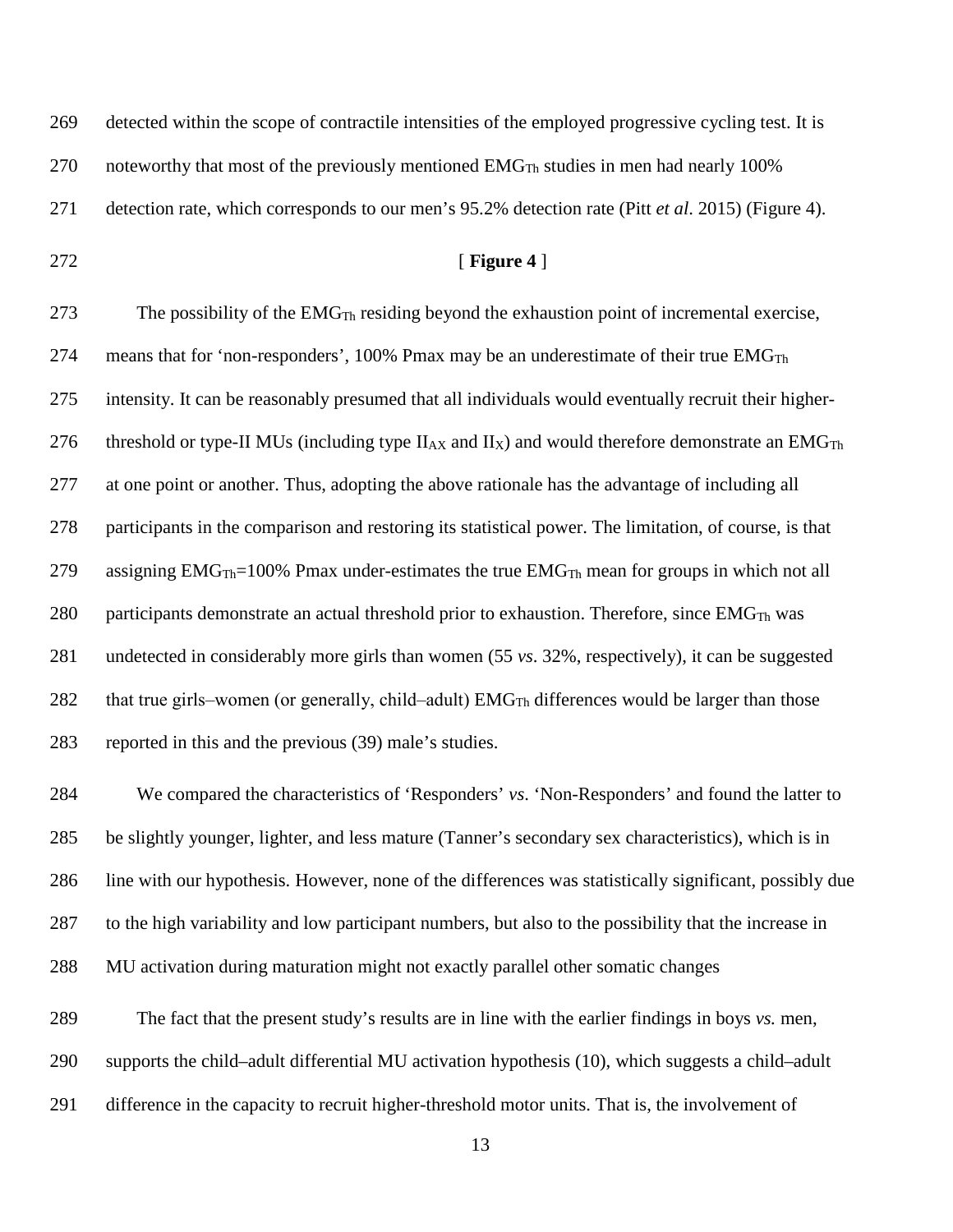292 higher-threshold MUs, during high-intensity contractions, is lower in children compared with 293 adults. This difference may be due to maturation-related changes in neural activity, or in muscle 294 composition (see below). The magnitude of the girls–women  $EMG_{Th}$  difference (6.5 %Pmax), 295 although smaller than the corresponding boys-men difference (11.5 %Pmax), is consistent with the 296 reported child–adult differences in the ventilatory- (Ve<sub>Th</sub>) or lactate- (La<sub>Th</sub>) thresholds (1, 25, 37, 297 42, 45, 51). However, as in males, the absolute intensities at which  $EMG_{Th}$  occurs (>90 %VO<sub>2</sub>pk) 298 are considerably higher than the corresponding intensity for the Ve<sub>Th</sub> and La<sub>Th</sub> (>50–60 % VO<sub>2</sub>pk). 299 This is likely due to the fact that both  $V_{\text{CTh}}$  and  $L_{\text{aTh}}$  thresholds are metabolic and systemic in nature 300 and limited by aerobic capacity, while the  $EMG<sub>Th</sub>$  is localized to the working muscles and is more 301 related to their maximal force, which is never approached at exhaustion in progressive exercise. 302 This large VeTh/LaTh*‒*EMGTh difference can be further accounted for by considering the possibility 303 that the EMG<sub>Th</sub> reflects the recruitment onset of specifically type II<sub>X</sub> and/or II<sub>AX</sub> MUs rather than 304 the entire type-II MU pool.

 Differences in muscle-fibre composition could also directly affect the type-II/type-I MU 306 recruitment proportion at any given time or exercise intensity. While there is some evidence to the contrary, two of the most comprehensive studies suggest that, compared with adults, prepubertal 308 children have as much as 10–15% higher type-I (lower type-II) muscle-fibre composition (24, 27). Male‒female differences are not as clear. Some studies show no differences while others find women as having slightly lower type-II fibre composition than men (7, 44). Komi and Karlsson (26), on the other hand, found opposite fibre-compositional differences (somewhat higher percentage of type-II in the women). However, the women's contraction velocity, as defined by the time to attain 70% MVC, was nearly half that of the men, a characteristic typically associated with higher type-I fibre composition. There are no specific data for boys and girls. Overall, therefore,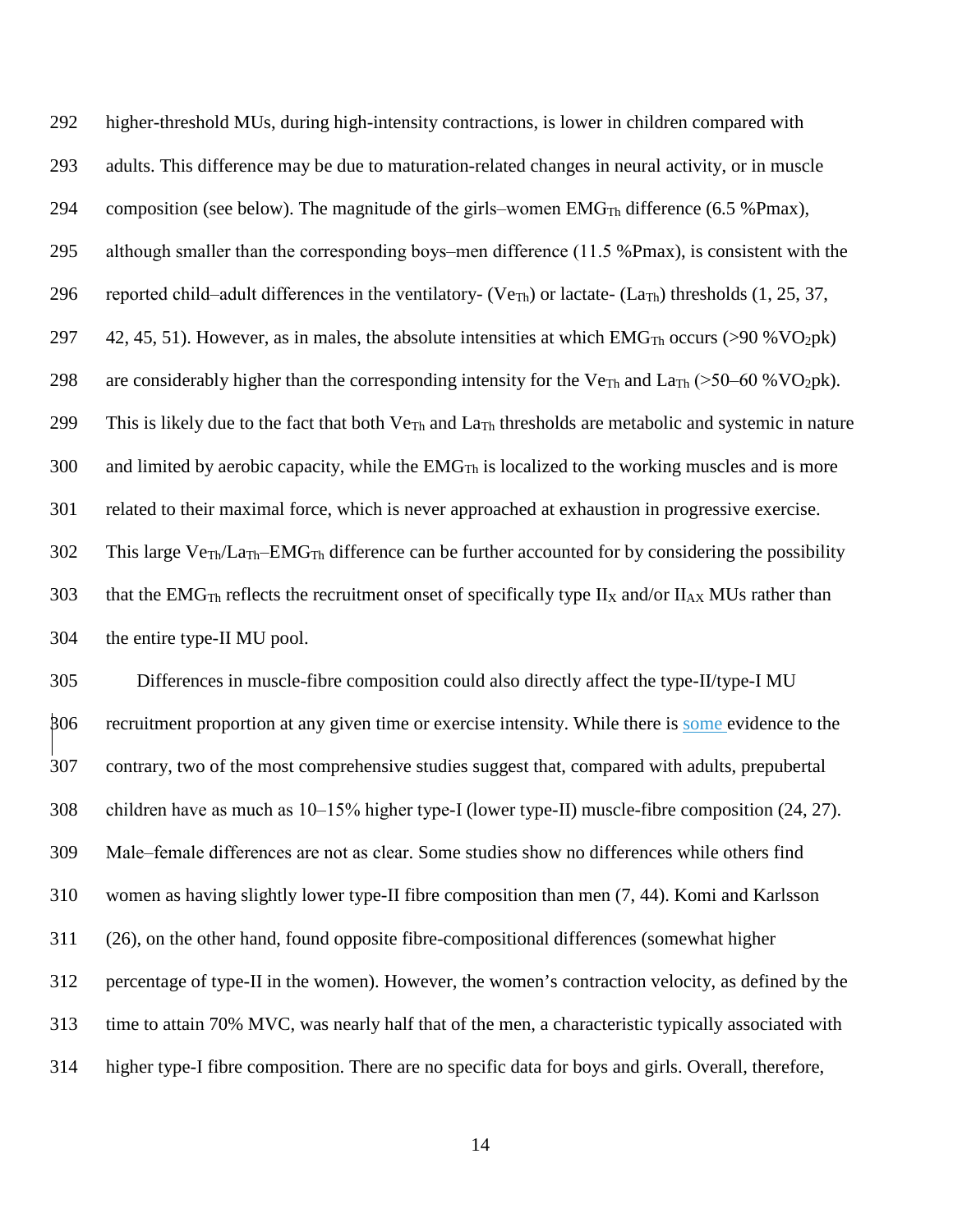differential muscle composition does not appear to be a major factor in affecting the observed male–female EMG<sub>Th</sub> differences.

 It should be noted that, similar to previous studies (21-23), we examined EMG activity in the vastus lateralis, using a single measurement site. The vastus lateralis is a very dominant cycling 319 muscle, shown to be the most consistent and reliable for  $EMG<sub>Th</sub>$  determination (22). Nevertheless, it is conceivable that its contribution to the pedalling cycle is different in children than in adults. 321 Breese *et al*.'s study (5) is the only one to have suggested child-adult difference in vastus lateralis activation during high-intensity cycling exercise. However, the study's findings were based on MRI 323 imaging obtained  $\sim$  2 min post exercise – a time gap that has been shown sufficient for complete or nearly-complete recovery in children, but not in adults (*e.g*., (13, 19)). Thus, the available evidence justifies vastus-lateralis-based child-adult EMG<sub>Th</sub> comparison. It may be beneficial, however, to 326 examine the  $EMG<sub>Th</sub>$  in more than a single muscle in future studies. Further, Hug *et al.* (22) demonstrated that in non-cyclist adults, EMG<sub>Th</sub> detection was not 100% consistent in cycling agonists, other than the vastus lateralis. It is a possibility that this is also the case in children's 329 vastus lateralis. Beyond our extensive pilot testing, we did not conduct an  $EMG<sub>Th</sub>$  reliability study in children. Future reliability studies can clear up this doubt.

331 The child–adult  $EMG_{Th}$  differences, observed in this and the earlier male study (39), as well as other previously-observed age-related differences, suggest a close relationship with the maturational process. This, in turn, begs the question of whether the increasing levels of sex-hormones (testosterone, estrogen) associated with maturation, directly affect neuromuscular activation, akin to their effect on muscle strength or sex characteristics.

 Our findings would have benefited from direct measurements of force applied to the pedals. However, the fact that cycling cadence was strictly controlled at 80 rpm meant that the only factor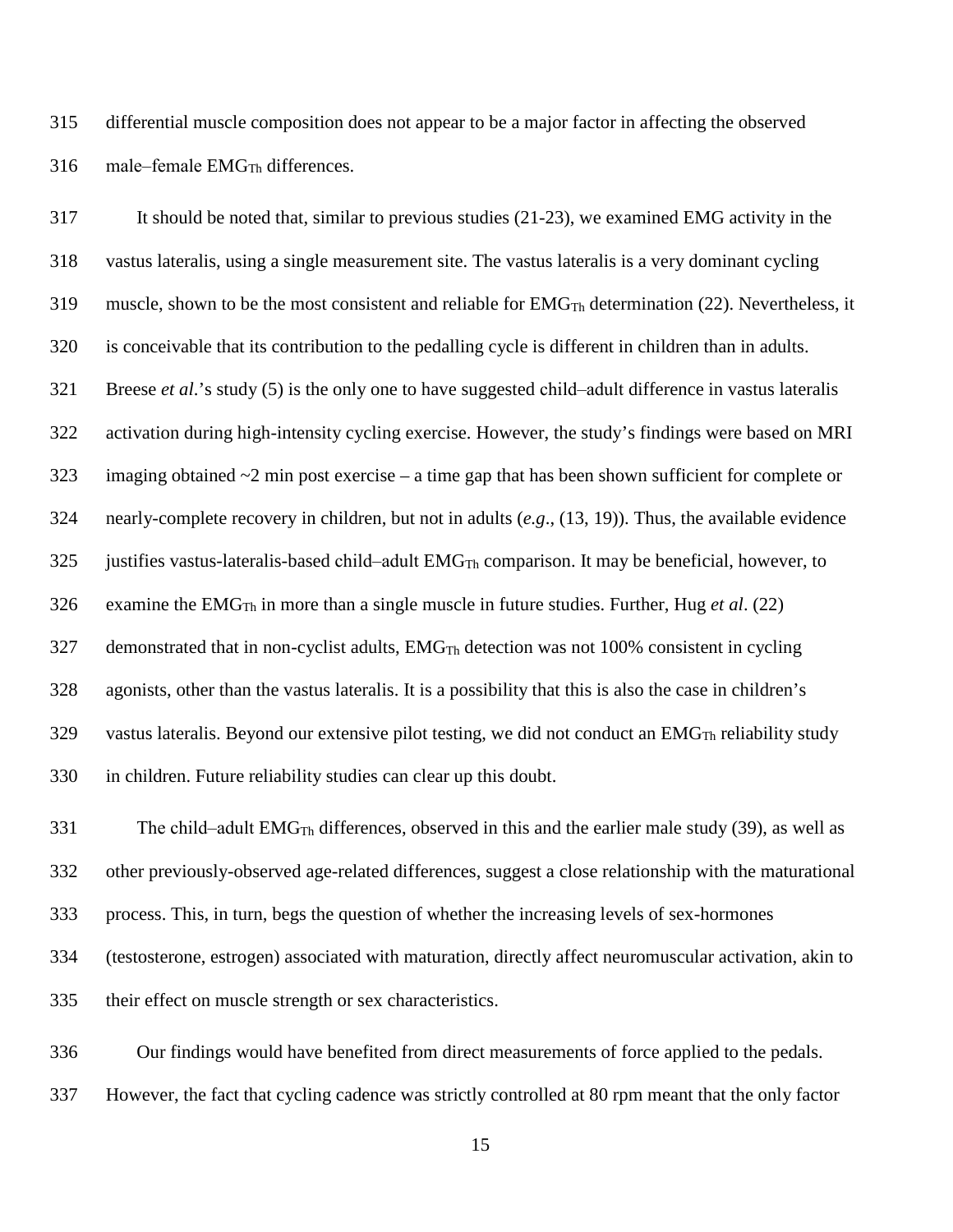changing with increasing power output was pedal force, which in turn meant that at exhaustion the force applied to the pedals was directly proportional to the final power output. A direct force measurement was not possible in the present study, but if done in conjunction with maximal pedalling-force measurement (MVC) in future studies, it could facilitate the calculation and 342 child–adult comparison of %MVC at exhaustion. Future studies ought to examine the EMG<sub>Th</sub> using different exercise modes, allowing for higher contractile forces prior to exhaustion in children and adults of both sexes. The sex-hormone connection could be explored by correlating sex-hormone levels, in a wide age and maturational range, with the EMG<sub>Th</sub> as well as other neuro-motor performance criteria. Additionally, cardiorespiratory and metabolic measurements during exercise may improve our understanding of 348 the EMG<sub>Th</sub> in general, and perhaps contribute to the explanation of the observed child–adult EMG<sub>Th</sub> difference. 

## **Acknowledgements**

 The authors gratefully acknowledge the women, the girls, and the parents who volunteered their time and effort and made this study possible.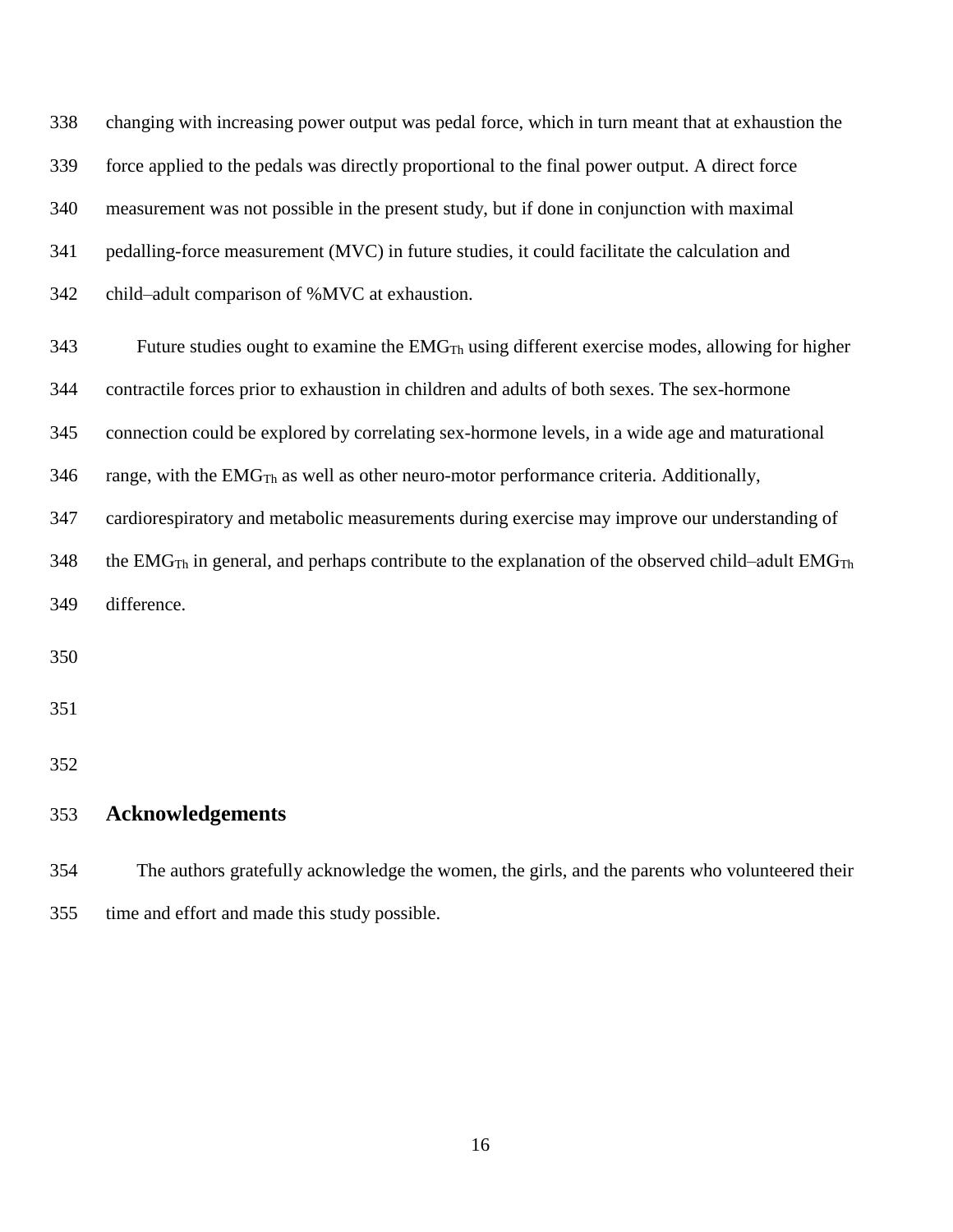#### **References**

- 1. Asai H, Aoki J. Force development of dynamic and static contractions in children and adults. *Int J Sports Med.* 1996; 17(3):170–174.
- 2. Barker AR, Williams CA, Jones AM, Armstrong N. Establishing maximal oxygen uptake in young people during a ramp cycle test to exhaustion. *Br J Sports Med.* 2011; 45(6):498‒503.
- 3. Blimkie CJ. Age- and sex-associated variation in strength during childhood: Anthropometric, morphologic, neurologic, biomechanical, endocrinologic, genetic, and physical activity correlates, in *Perspectives in Exercise Science and Sports Medicine, Vol. 2: Youth, Exercise and Sports.* vol. 2, Gisolfi CV, (Ed. Indianapolis, IN: Benchmark Press, 1989, p. 99–163.
- 4. Boone J, Barstow TJ, Celie B, Prieur F, Bourgois J. The impact of pedal rate on muscle oxygenation, muscle activation and whole-body VO(2) during ramp exercise in healthy subjects. *Eur J Appl Physiol.* 2015; 115(1):57‒70.
- 5. Breese BC, Barker AR, Armstrong N, Fulford J, Williams CA. Influence of thigh activation on the VO(2) slow component in boys and men. *Eur J Appl Physiol.* 2014; 114(11):2309‒2319.
- 6. Candotti CT, Loss JF, Melo Mde O, La Torre M, Pasini M, Dutra LA, de Oliveira JL, de Oliveira LP. Comparing the lactate and EMG thresholds of recreational cyclists during incremental pedaling exercise. *Can J Physiol Pharmacol.* 2008; 86(5):272‒278.
- 7. Carter SL, Rennie CD, Hamilton SJ, Tarnopolsky MA. Changes in skeletal muscle in males and females following endurance training. *Can J Physiol Pharmacol.* 2001; 79(5):386‒392.
- 8. De Ste Croix MB, Deighan MA, Ratel S, Armstrong N. Age- and sex-associated differences in isokinetic knee muscle endurance between young children and adults. *Appl Physiol Nutr Metab.* 2009; 34(4):725–731.
- 9. Demello JJ, Cureton KJ, Boineau RE, Singh MM. Ratings of perceived exertion at the lactate threshold in trained and untrained men and women. *Med Sci Sports Exerc.* 1987; 19(4):354‒362.
- 10. Dotan R, Mitchell C, Cohen R, Klentrou P, Gabriel D, Falk B. Child-adult differences in muscle activation ‒ a review. *Pediatr Exerc Sci.* 2012; 24(1):2‒21.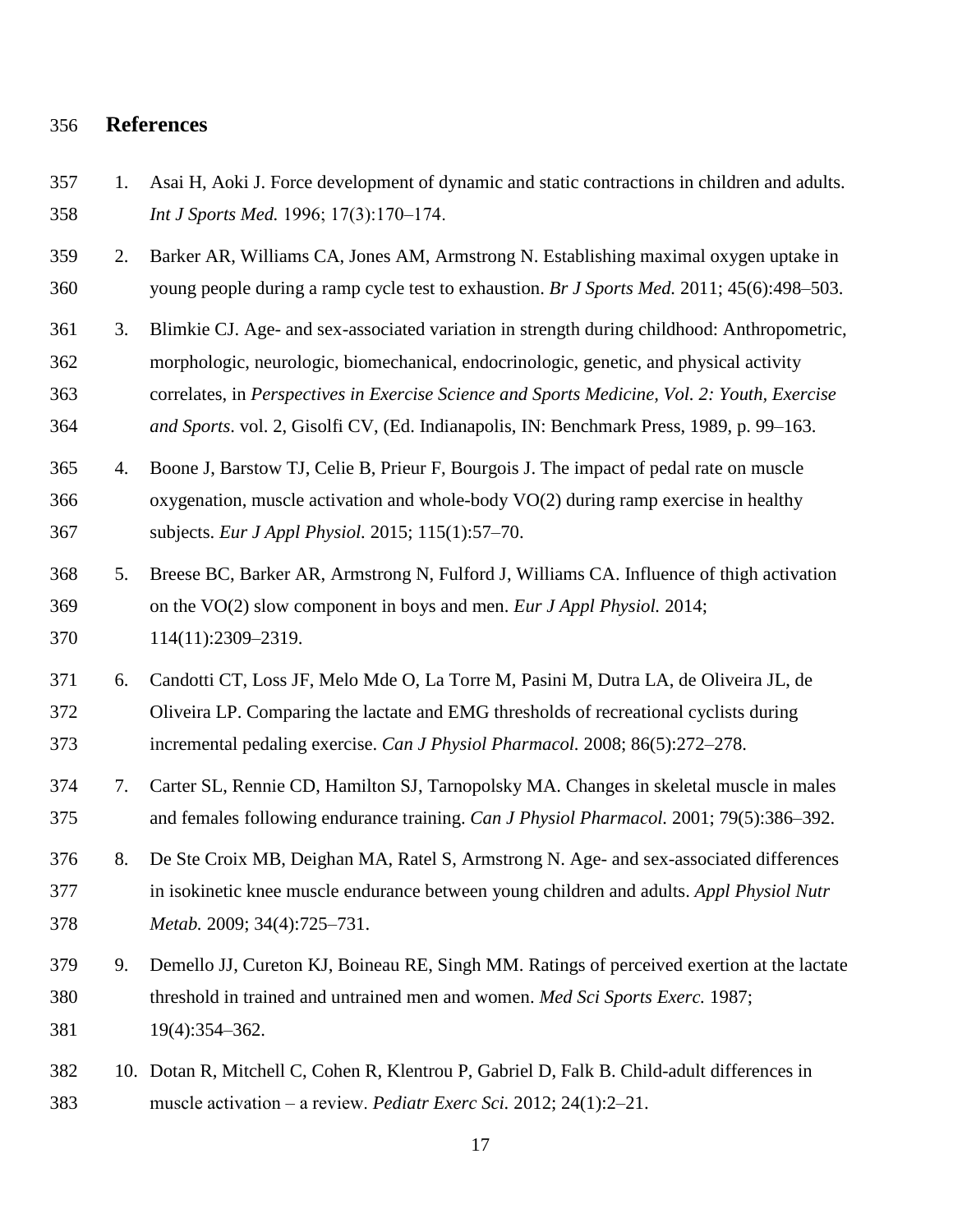- 11. Dotan R, Ohana S, Bediz C, Falk B. Blood lactate disappearance dynamics in boys and men following exercise of similar and dissimilar peak-lactate concentrations. *J Pediatr Endocrinol Metab.* 2003; 16(3):419–429.
- 12. Edwards RG, Lippold OC. The relation between force and integrated electrical activity in fatigued muscle. *J Physiol.* 1956; 132(3):677‒681.
- 13. Falk B, Dotan R. Child‒adult differences in the recovery from high-intensity exercise. *Exerc Sport Sci Rev.* 2006; 34(3):107–112.
- 391 14. Falk B, Usselman C, Dotan R, Brunton L, Klentrou P, Shaw J, Gabriel D. Child-adult differences in muscle strength and activation pattern during isometric elbow flexion and extension. *Appl Physiol Nutr Metab.* 2009; 34(4):609‒615.
- 15. Farina D, Macaluso A, Ferguson RA, De Vito G. Effect of power, pedal rate, and force on average muscle fiber conduction velocity during cycling. *J Appl Physiol.* 2004; 396 97(6):2035–2041.
- 16. Godin G, Shephard RJ. A simple method to assess exercise behavior in the community. *Can. J Appl Sport Sci.* 1985; 10(3):141-146.
- 17. Greig C, Sargeant AJ, Vollestad NK. Muscle force and fibre recruitment during dynamic exercise in man. *J Physiol London* 1985; 371(176P).
- 18. Grosset JF, Mora I, Lambertz D, Perot C. Voluntary activation of the triceps surae in prepubertal children. *J Electromyogr Kinesiol.* 2008; 18(3):455‒465.
- 19. Hebestreit H, Mimura K, Bar-Or O. Recovery of muscle power after high-intensity short-term exercise: comparing boys and men. *J Appl Physiol*. 1993; 74:2875‒2880.
- 20. Henneman E, Somjen G, Carpenter DO. Functional Significance of Cell Size in Spinal Motoneurons. *J Neurophysiol.* 1965; 28:560‒580.
- 21. Hug F, Laplaud D, Lucia A, Grelot L. A comparison of visual and mathematical detection of the electromyographic threshold during incremental pedaling exercise: a pilot study. *J Strength Cond Res.* 2006; 20(3):704‒708.
- 22. Hug F, Laplaud D, Lucia A, Grelot L. EMG threshold determination in eight lower limb muscles during cycling exercise: a pilot study. *Int J Sports Med.* 2006; 27(6):456‒462.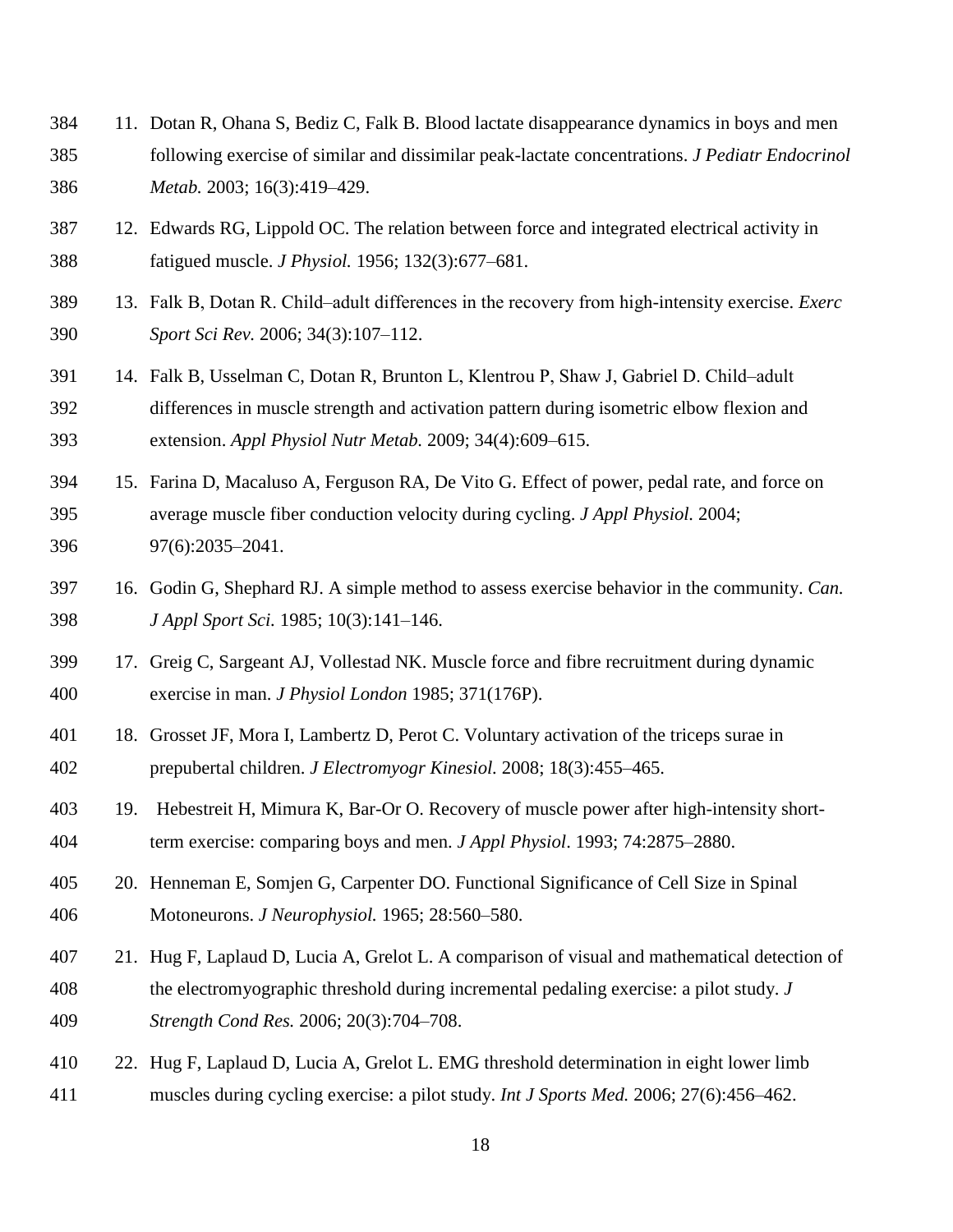- 23. Hug F, Laplaud D, Savin B, Grelot L. Occurrence of electromyographic and ventilatory 413 thresholds in professional road cyclists. *Eur J Appl Physiol*. 2003; 90(5-6):643–646.
- 24. Jansson E. Age-related fiber type changes in human skeletal muscle, in *Biochemistry of Exercise IX*, Maughan RJ and Shirreffs SM, Eds.). Champaign, IL: Human Kinetics, 1996, p. 297‒307.
- 25. Klentrou N, Nishio M-L, Plyley M. Ventilatory breakpoints in boys and men. *Pediatr Exerc Sci.* 2006; 18(2):216‒225.
- 26. Komi PV, Karlsson J. Skeletal muscle fibre types, enzyme activities and physical performance in young males and females. *Acta Physiol Scand.* 1978; 103(2):210‒218.
- 27. Lexell J, Sjostrom M, Nordlund AS, Taylor CC. Growth and development of human muscle: a quantitative morphological study of whole vastus lateralis from childhood to adult age. *Muscle Nerve* 1992; 15(3):404‒409.
- 28. Lillegard WA, Brown EW, Wilson DJ, Henderson R, Lewis E. Efficacy of strength training in prepubescent to early postpubescent males and females: effects of gender and maturity. *Pediatr Rehabil.* 1997; 1(3):147‒157.
- 29. Lucia A, Sanchez O, Carvajal A, Chicharro JL. Analysis of the aerobic-anaerobic transition in elite cyclists during incremental exercise with the use of electromyography. *Br J Sports Med.*  1999; 33(3):178‒185.
- 30. Maestu J, Cicchella A, Purge P, Ruosi S, Jurimae J, Jurimae T. Electromyographic and neuromuscular fatigue thresholds as concepts of fatigue. *J Strength Cond Res.* 2006; 20(4):824‒828.
- 31. Mirwald RL, Baxter-Jones AD, Bailey DA, Beunen GP. An assessment of maturity from 434 anthropometric measurements. *Med Sci Sports Exerc.* 2002; 34(4):689–694.
- 32. Moritani T, deVries HA. Reexamination of the relationship between the surface integrated electromyogram (IEMG) and force of isometric contraction. *Am J Phys Med.* 1978; 57(6):263‒277.
- 33. Moritani T, Takaishi T, Matsumoto T. Determination of maximal power output at 439 neuromuscular fatigue threshold. *J Appl Physiol*. 1993; 74(4):1729–1734.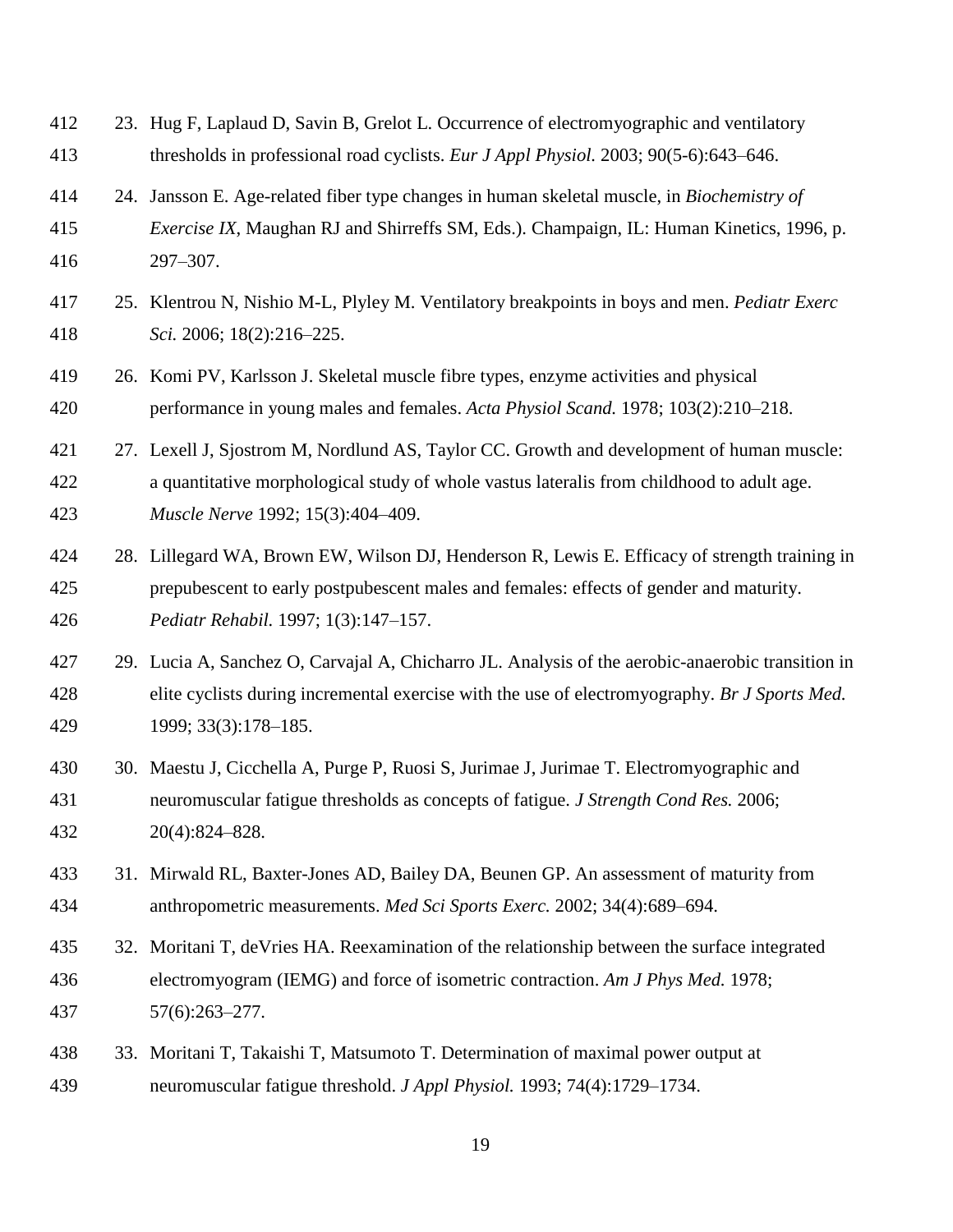- 34. Moritani T, Tanaka H, Yoshida T, Ishii C, Yoshida T, Shindo M. Relationship between myoelectric signals and blood lactate during incremental forearm exercise. *Am J Phys Med.*  1984; 63(3):122‒132.
- 35. Nagata A, Muro M, Moritani T, Yoshida T. Anaerobic threshold determination by blood 444 lactate and myoelectric signals. *Jpn J Physiol.* 1981; 31(4):585–597.
- 36. O'Brien TD, Reeves ND, Baltzopoulos V, Jones DA, Maganaris CN. In vivo measurements of muscle specific tension in adults and children. *Exp Physiol.* 2010; 95(1):202‒210.
- 37. Paraschos I, Hassani A, Bassa E, Hatzikotoulas K, Patikas D, Kotzamanidis C. Fatigue differences between adults and prepubertal males. *Int J Sports Med.* 2007; 28(11):958‒963.
- 38. Petrofsky JS. Frequency and amplitude analysis of the EMG during exercise on the bicycle ergometer. *Eur J Appl Physiol Occup Physiol.* 1979; 41(1):1‒15.
- 39. Pitt B, Dotan R, Millar J, Long D, Tokuno C, O'Brien T, Falk B. The electromyographic 452 threshold in boys and men. *Eur J Appl Physiol.* 2015; 115(6):1273–1281.
- 40. Riddell MC, Jamnik VK, Iscoe KE, Timmons BW, Gledhill N. Fat oxidation rate and the exercise intensity that elicits maximal fat oxidation decreases with pubertal status in young male subjects. *J Appl Physiol.* 2008; 105(2):742‒748.
- 41. Sargeant AJ, Hoinville E, Young A. Maximum leg force and power output during short-term 457 dynamic exercise. *J Appl Physiol Respir Environ Exerc Physiol.* 1981; 51(5):1175–1182.
- 42. Simon G, Berg A, Simon-Alt A, Keul J. Determination of the anaerobic threshold depending on age and performance potential. *Dtsch Z Sportsmed.* 1981; 32:7‒14.
- 43. Slaughter MH, Lohman, TG, Boileau, BA. Skinfold equations for estimation of body fatness 461 in children and youth. *Hum Biol.* 1988; 60:709–723.
- 44. Staron RS, Hagerman FC, Hikida RS, Murray TF, Hostler DP, Crill MT, Ragg KE, Toma K. Fiber type composition of the vastus lateralis muscle of young men and women. *J. Histochem Cytochem.* 2000; 48(5):623–629.
- 45. Tanaka H, Shindo M. Running velocity at blood lactate threshold of boys aged 6-15 years compared with untrained and trained young males. *Int J Sports Med.* 1985; 6(2):90‒94.
- 46. Tanner JM *Growth at Adolescence* 2nd ed. Oxford: Blackwell Scientific Publications, 1962.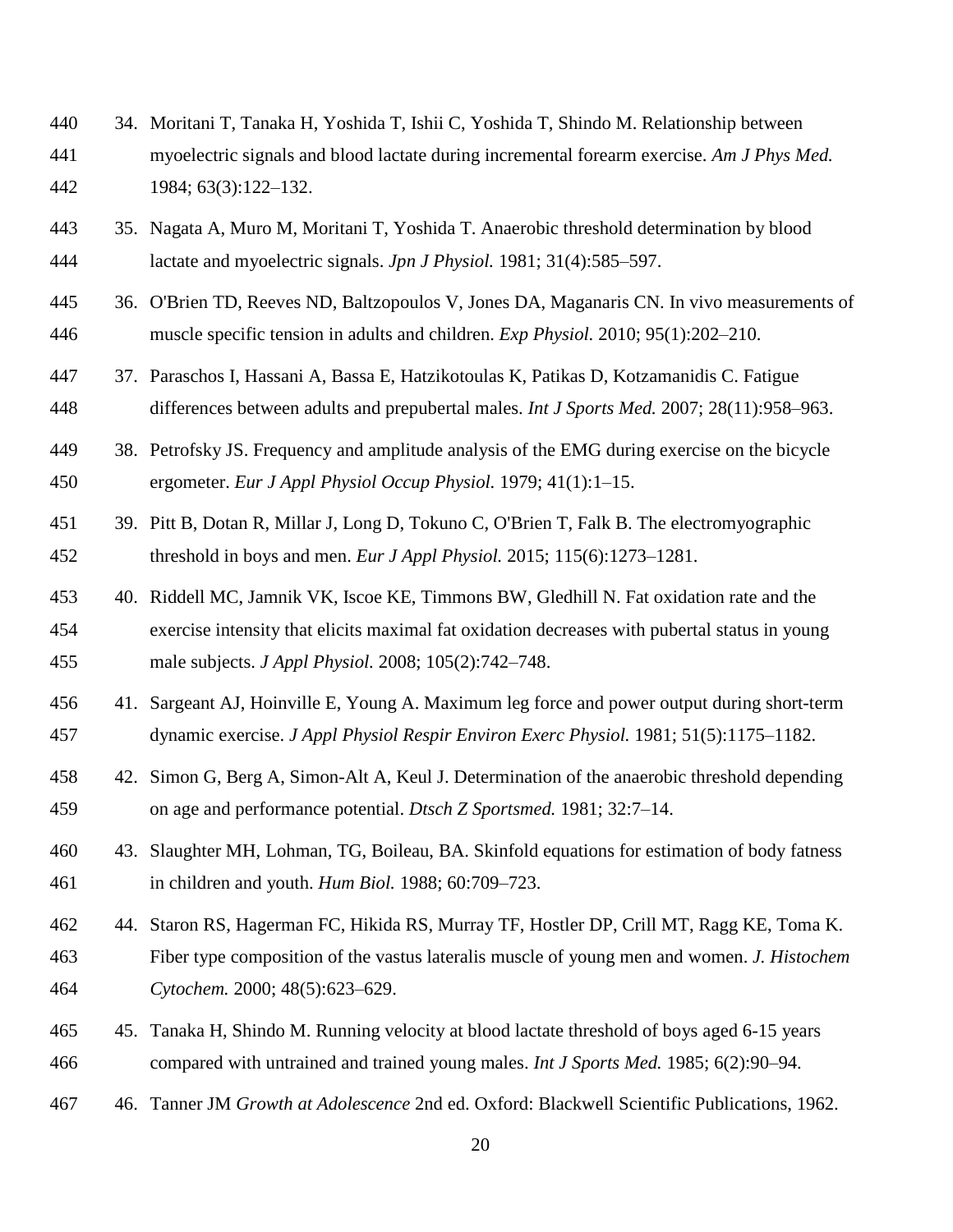| 468 | 47. Tarnopolsky LJ, MacDougall JD, Atkinson SA, Tarnopolsky MA, Sutton JR. Gender                 |
|-----|---------------------------------------------------------------------------------------------------|
| 469 | differences in substrate for endurance exercise. J Appl Physiol. 1990; 68(1):302-308.             |
| 470 | 48. Tikkanen O, Hu M, Vilavuo T, Tolvanen P, Cheng S, Finni T. Ventilatory threshold during       |
| 471 | incremental running can be estimated using EMG shorts. <i>Physiol Meas</i> . 2012; 33(4):603–614. |
| 472 | 49. Vollestad NK, Blom PC. Effect of varying exercise intensity on glycogen depletion in human    |
| 473 | muscle fibres. Acta Physiol Scand. 1985; 125(3):395–405.                                          |
| 474 | 50. Vollestad NK, Vaage O, Hermansen L. Muscle glycogen depletion patterns in type I and          |
| 475 | subgroups of type II fibres during prolonged severe exercise in man. Acta Physiol Scand.          |
| 476 | 1984; 122(4):433-441.                                                                             |
| 477 | 51. Zafeiridis A, Dalamitros A, Dipla K, Manou V, Galanis N, Kellis S. Recovery during high-      |
| 478 | intensity intermittent anaerobic exercise in boys, teens, and men. Med Sci Sports Exerc. 2005;    |
| 479 | $37(3):505 - 512.$                                                                                |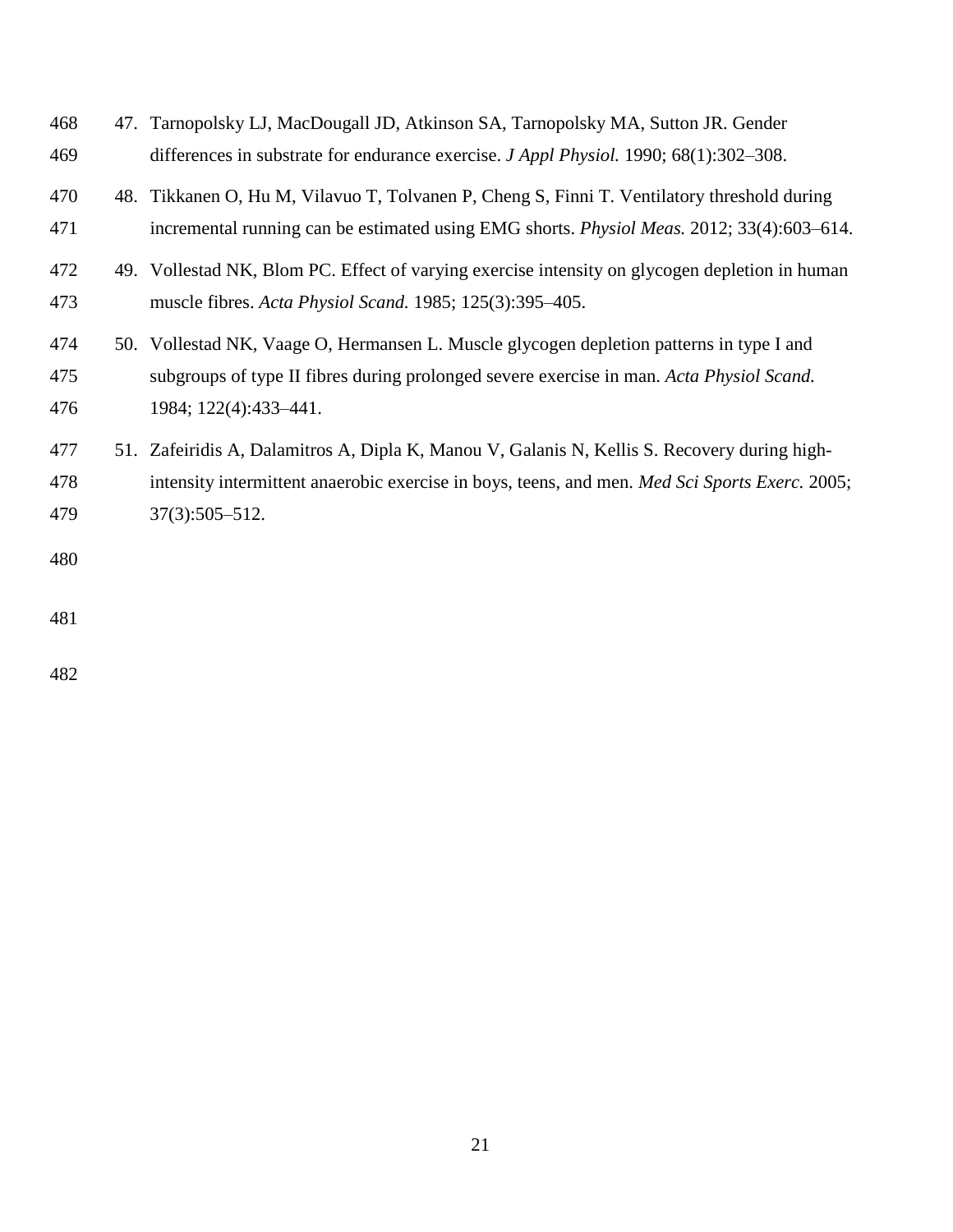|                                                                   | Women            | <b>Girls</b>      |
|-------------------------------------------------------------------|------------------|-------------------|
| n                                                                 | 19               | <b>20</b>         |
| Age (year)                                                        | 22.9 $\pm 3.3$   | $10.3 \pm 1.1*$   |
| <b>Mass</b> $(kg)$                                                | $62.68 \pm 6.64$ | $39.2 \pm 9.1*$   |
| <b>Height</b> (cm)                                                | $167.5 \pm 8.0$  | $142.5 \pm 8.5^*$ |
| <b>Body Fat</b> $(\%)$                                            | $24.0 \pm 3.9$   | $22.5 \pm 8.7$    |
| <b>Activity score</b>                                             | 56.4 $\pm 21.3$  | $93.0 \pm 31.2^*$ |
| <b>Training</b> ( $hrs·wk^{-1}$ )                                 | $2.7 \pm 1.8$    | $3.1 \pm 2.2$     |
| <b>VO<sub>2</sub>pk</b> (ml·kg <sup>-1</sup> ·min <sup>-1</sup> ) | 37.6 $\pm 4.4$   | $37.2 \pm 7.0$    |
| $HR$ at $VO2pk$ (bpm)                                             | $193 + 10$       | $202 + 9*$        |
| <b>RER</b> at VO <sub>2</sub> pk                                  | 1.19 $\pm 0.08$  | $1.13 \pm 0.08^*$ |

Table 1 – Participants' physical characteristics and training histories

Values are means ±1SD

\* ‒ Significant difference; p<0.05

484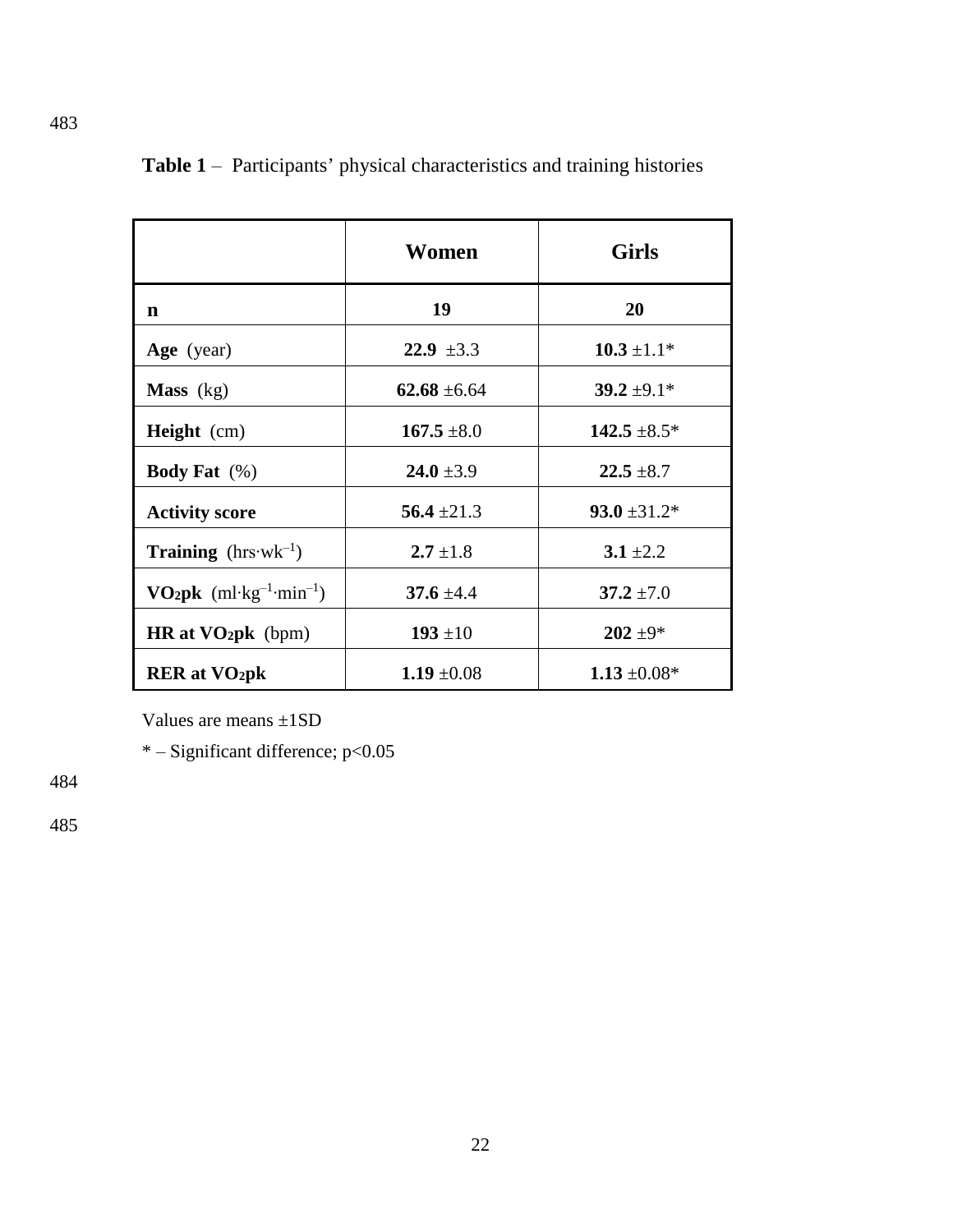486 **Table 2** – Comparisons of EMG<sub>Th</sub> intensities between the women and girls groups for the 487 'Responders' and for the entire groups ('Non-Responders' being assigned  $EMG_{Th} =$ 488 100% Pmax)

|                              | 'Responders'                   |                               | All<br>('Responders' + 'Non-Responders') |                          |
|------------------------------|--------------------------------|-------------------------------|------------------------------------------|--------------------------|
| <b>EMG<sub>Th</sub></b> type | %P <sub>VO2pk</sub>            | %Pmax                         | %P <sub>VO2pk</sub>                      | %Pmax                    |
| Women                        | $90.6 \pm 7.8$<br>$n=13(68%)$  | 83.0 $\pm 6.9$<br>$n=13(68%)$ | $95.2 \pm 9.9$<br>$n=19$                 | 88.4 $\pm$ 9.9<br>$n=19$ |
| <b>Girls</b>                 | 101.6 $\pm$ 17.6<br>$n=9(45%)$ | 88.6 $\pm$ 7.0<br>$n=9(45%)$  | $103.2 \pm 11.7$<br>$n=20$               | $94.8 \pm 7.4$<br>$n=20$ |
| $(Women - Girls)$            | $-11.0$                        | $-5.6$                        | $-8.0$                                   | $-6.5$                   |
| p                            | 0.063                          | 0.080                         | 0.028                                    | 0.026                    |